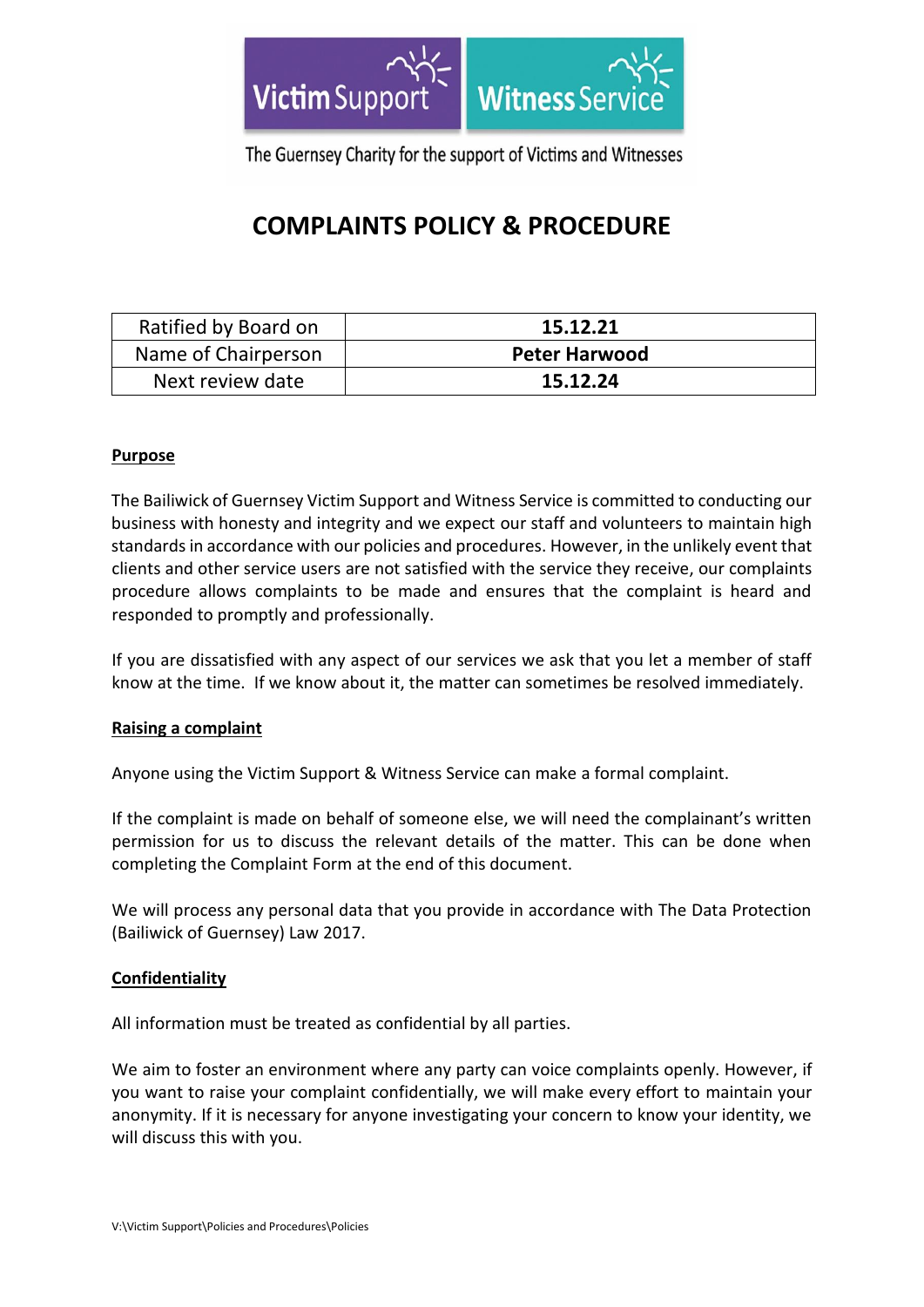## **Protection and support**

It is understandable that people making a complaint may feel worried about possible repercussions. We aim to encourage openness and will support clients, volunteers, staff or any other party that raises genuine concerns under this policy, even if they turn out to be mistaken.

## **How do I complain?**

Your complaint should be made in writing, using the form at the end of this document, and sent to The Manager, The Bailiwick of Guernsey Victim Support & Witness Service, Royal Court, St Peter Port, GY1 2NZ or by email to victim.support@gov.gg

If the complaint is against the Manager of the service please send this in writing to The Chairperson, The Bailiwick of Guernsey Victim Support & Witness Service, Royal Court, St Peter Port, GY1 2NZ. You should mark the letter 'Private and Confidential' and 'To be Opened by the Addressee only'.

## **What information should be provided?**

Please give details of any specific issues that you wish to have addressed, giving background information with relevant dates, times and names, if possible. If you have several issues, it will help if you have them in date order.

## **Is there a time limit for making a complaint?**

A complaint should be made within one month if possible.

## **What happens after the complaint is made?**

We will acknowledge receipt of your complaint within 5 working days of receiving it. Your complaint will be investigated by the Manager in the first instance or, if it concerns the Manager, the Chairperson of the Management Committee. We aim to respond within 28 working days from the receipt of the complaint, however if the complaint takes longer than 28 days to investigate, you will receive a letter informing you of the delay.

## **Results of the investigation**

The response letter will set out the results of the investigation and any action that has been taken.

## **What happens if I am not satisfied with the response?**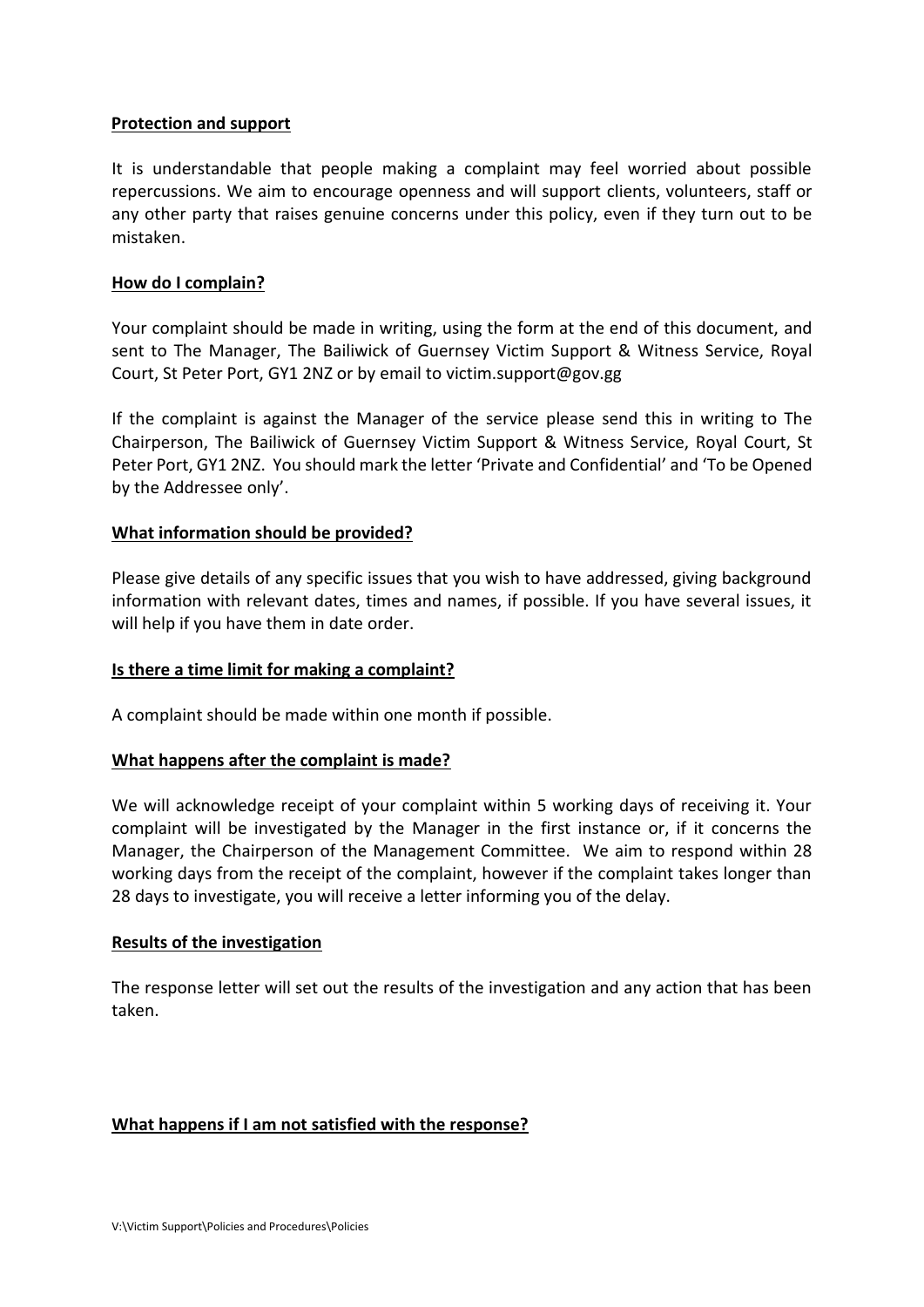If you are dissatisfied with the outcome, you may request that this is reviewed by the Directors of the service. This request must be received in writing within 15 working days of the response letter being issued. This should be addressed to Brian Richings, The Bailiwick of Guernsey Victim Support & Witness Service, Royal Court, St Peter Port, GY1 2NZ. You should mark the letter 'Private and Confidential' and 'To be Opened by the Addressee only'.

## **External disclosures**

The aim of this policy and procedure is to provide an internal mechanism for reporting, investigating and remedying complaints in the workplace. In most cases you should not find it necessary to alert anyone externally. However in some circumstances it may be appropriate for you to report you complaint to an external body/regulator such as:-

- The Association of Guernsey Charities
- Guernsey Community Foundation
- The States of Guernsey

## **External Contact Information**

The Association of Guernsey Charities Tel: 07781 433334 Email: [mail@charity.org.gg](mailto:mail@charity.org.gg)

Guernsey Community Foundation Tel: 01481 723426 Email: [info@foundation.gg](mailto:info@foundation.gg)

The States of Guernsey – Home Affairs Tel: 01481 717353 Email: [homeaffairs@gov.gg](mailto:homeaffairs@gov.gg)



# **Complaint Form**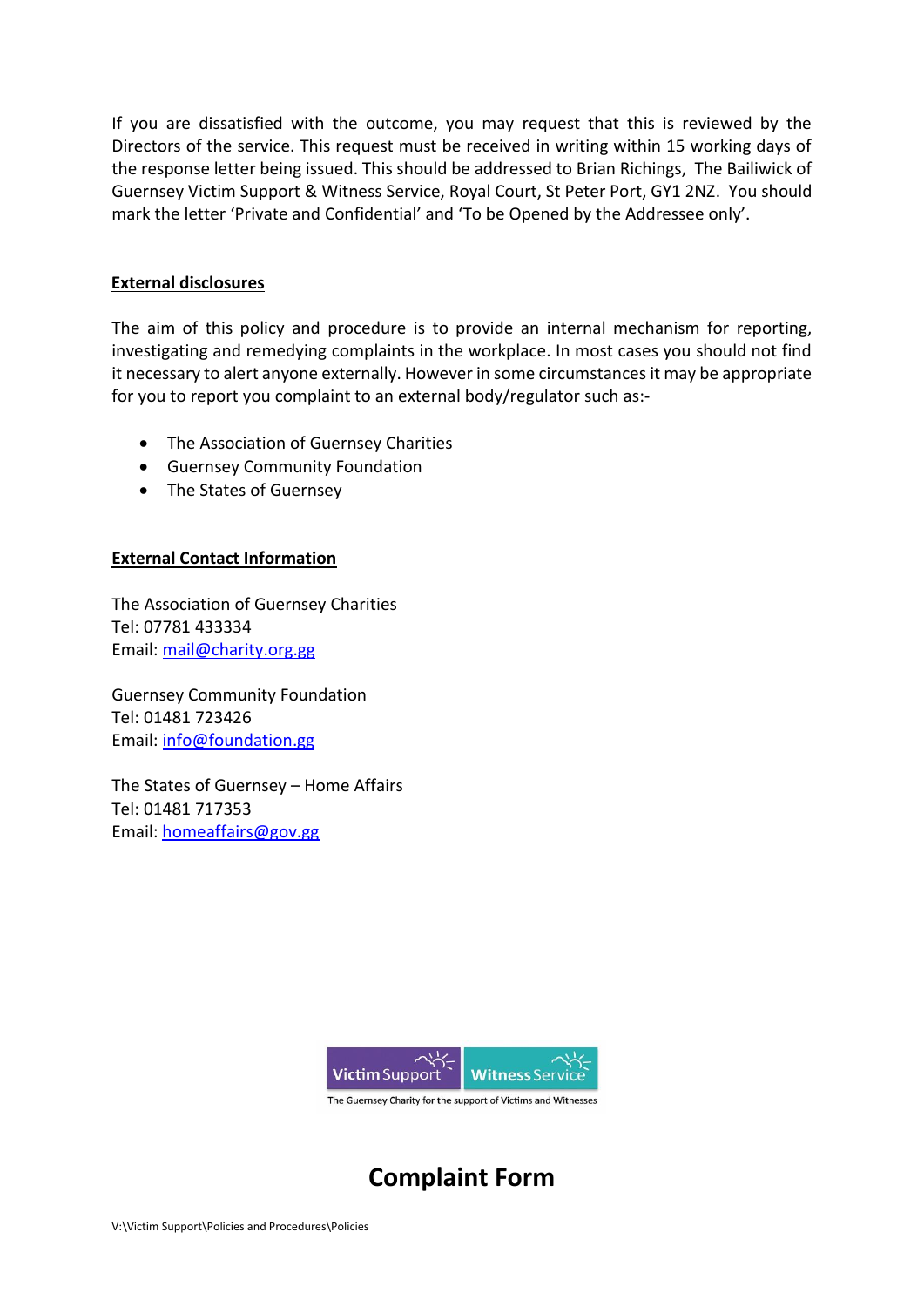| Complainant's name |  |
|--------------------|--|
| Address            |  |
| Contact number:    |  |
| Email:             |  |

If you are making a complaint **on behalf of** someone else please complete the following section:

| <b>Your Name</b>                    |  |
|-------------------------------------|--|
|                                     |  |
| Your Address                        |  |
|                                     |  |
| <b>Your Contact</b>                 |  |
| number:                             |  |
| Your Email:                         |  |
|                                     |  |
| Your Relationship to                |  |
| the Complainant                     |  |
| <b>Authorisation of Complainant</b> |  |

**If the complaint is being made by someone on your behalf, please complete:** 

I, the complainant's name) and  $\sim$  (complainant's name) hereby authorise the complaint to be made on my behalf, and agree that any information which I have provided to Victim Support & Witness Service staff or volunteers, which is relevant to the complaint, may be disclosed to the person completing this form on my behalf.

| Signature of complainant: |  | Date: |
|---------------------------|--|-------|
|---------------------------|--|-------|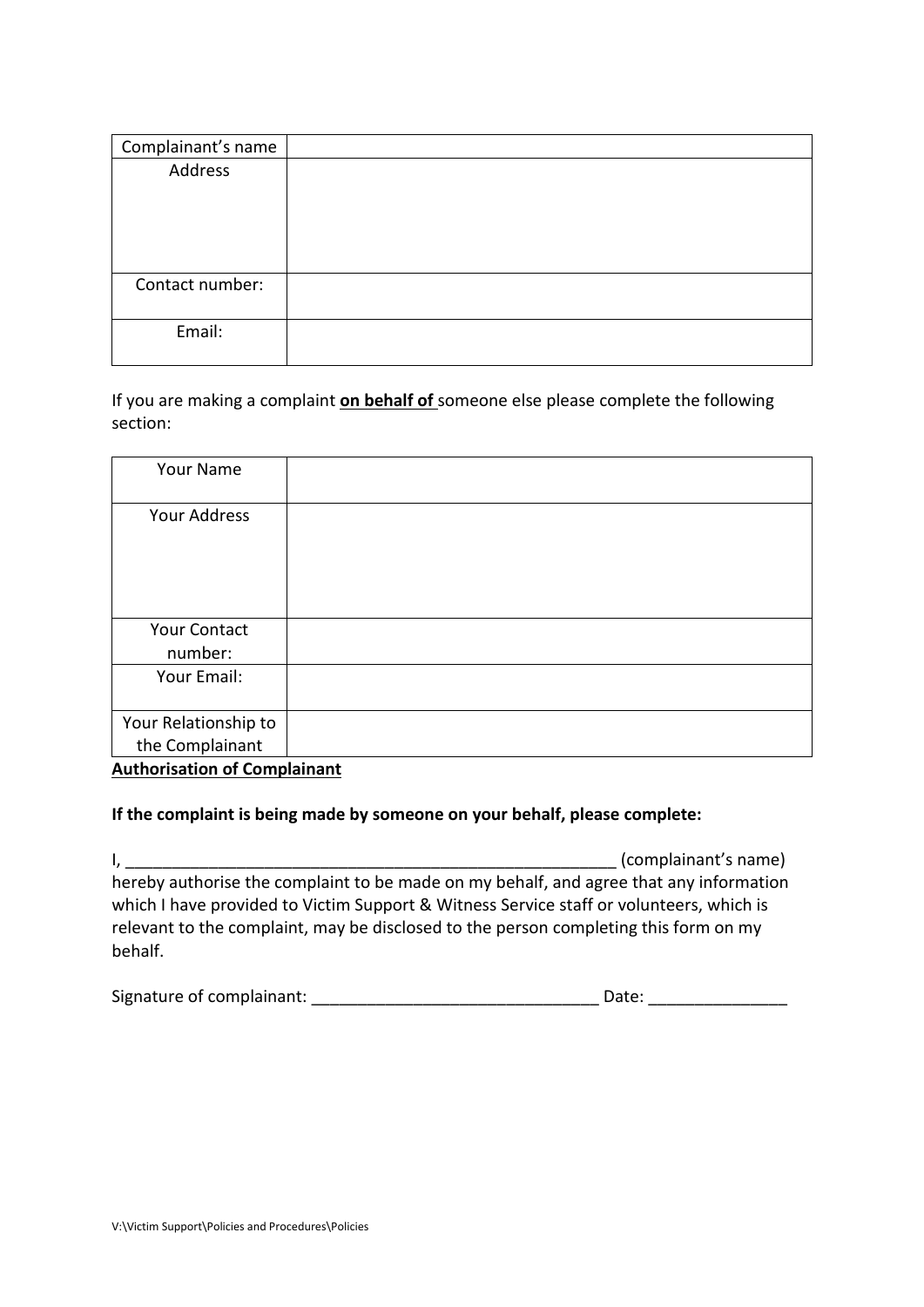## **Please provide the details of your complaint.**

Please try to give only facts, including what happened, when it happened and who was involved. If you are writing on behalf of another person, the complaint must be recorded in the complainant's own words, as far as possible. If you need to use a separate sheet of paper please attach it to this form.

**Signed:** \_\_\_\_\_\_\_\_\_\_\_\_\_\_\_\_\_\_\_\_\_\_\_\_\_\_\_\_\_\_\_\_\_\_\_\_\_\_\_\_ **Date:** \_\_\_\_\_\_\_\_\_\_\_\_\_\_\_\_\_\_\_

## **When you have completed this form:**

Please send it to: The Manager or The Chairperson, The Bailiwick of Guernsey Victim Support & Witness Service LBG, Royal Court, St Peter Port, GY1 2NZ or email it to: [victim.support@gov.gg](mailto:victimsupportgsy@cwgsy.net)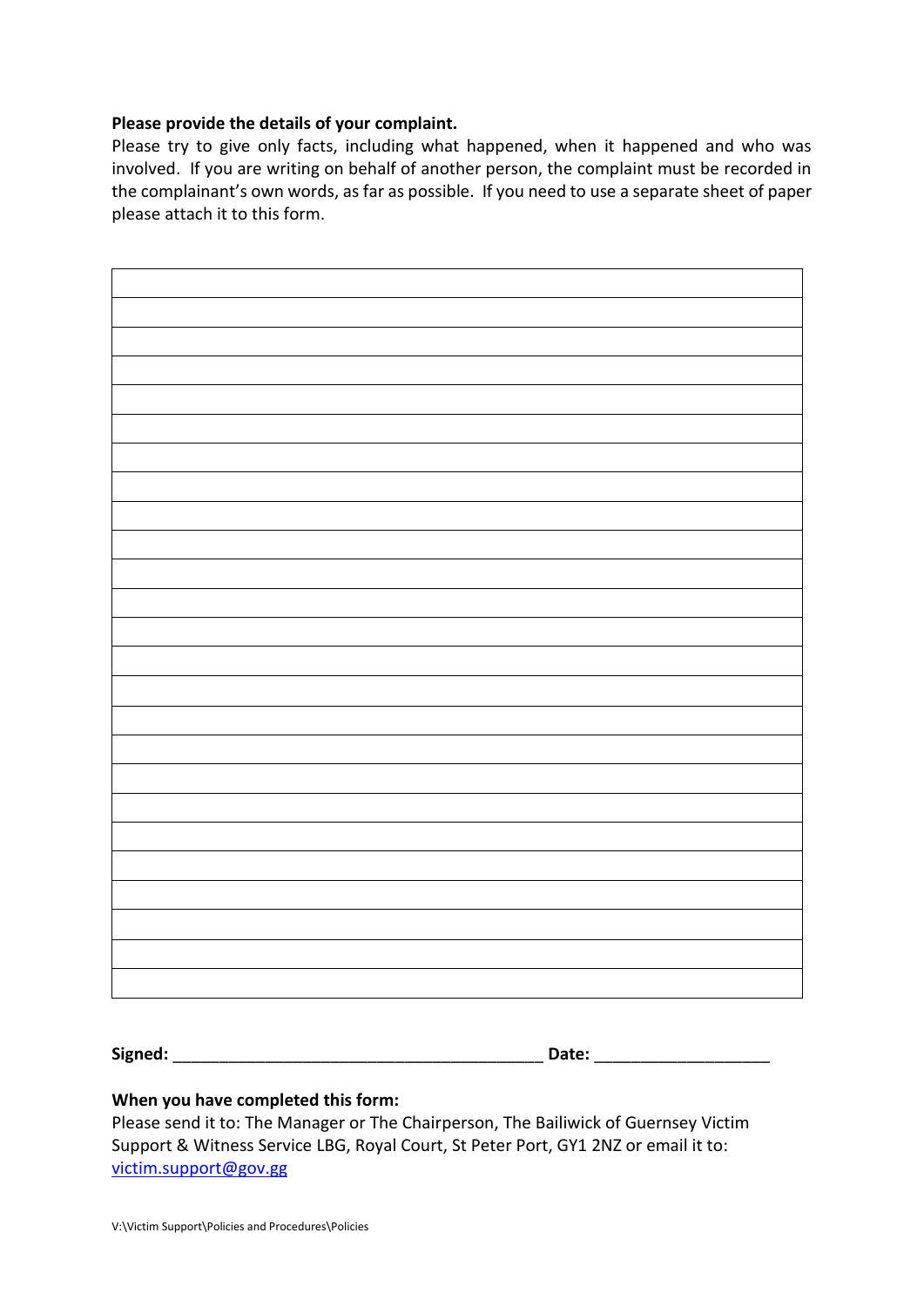

The Guernsey Charity for the support of Victims and Witnesses

# **EQUALITY AND DIVERSITY POLICY**

| Ratified by Board on | 03.03.22             |
|----------------------|----------------------|
| Name of Chairperson  | <b>Peter Harwood</b> |
| Next review date     | 03.09.22             |

## **Our aim**

In carrying out its functions as a Charity the Bailiwick of Guernsey Victim Support and Witness Service is committed to promoting equality of opportunity for all, and to ensuring that no individual is discriminated against in the planning and delivery of any of our activities.

We therefore aim to ensure that the values of equality, diversity, and respect for all are embedded into everything that we do.

## **About our policy**

This policy is intended to demonstrate the Bailiwick of Guernsey Victim Support and Witness Service's commitment to eliminating discrimination and encouraging and valuing diversity among staff, volunteers, partners, suppliers, users of our services and our Board.

We recognise our responsibilities and are committed to meeting them in full. We believe that a culture that embraces equality and values diversity will help us to ensure that everyone feels involved and included in our plans, programmes and activities.

We aim to create an environment which respects and welcomes everyone, and in which no form of bullying, harassment, disrespectful or discriminatory behaviour is tolerated by anyone towards anyone. This includes:

Age, disability, gender reassignment, income, marriage or civil partnership status, pregnancy and maternity, race, religion or belief, sex and sexual orientation.

## **Our responsibilities**

The Bailiwick of Guernsey Victim Support and Witness Service understands that for equality to be achieved this policy needs to be made understandable to, and embraced by staff, volunteers, suppliers, partners and the Board/Management Committee.

All staff, volunteers, suppliers, partners and the Management Committee have a responsibility to ensure that their own language and actions are consistent with the spirit as well as the contents of this policy.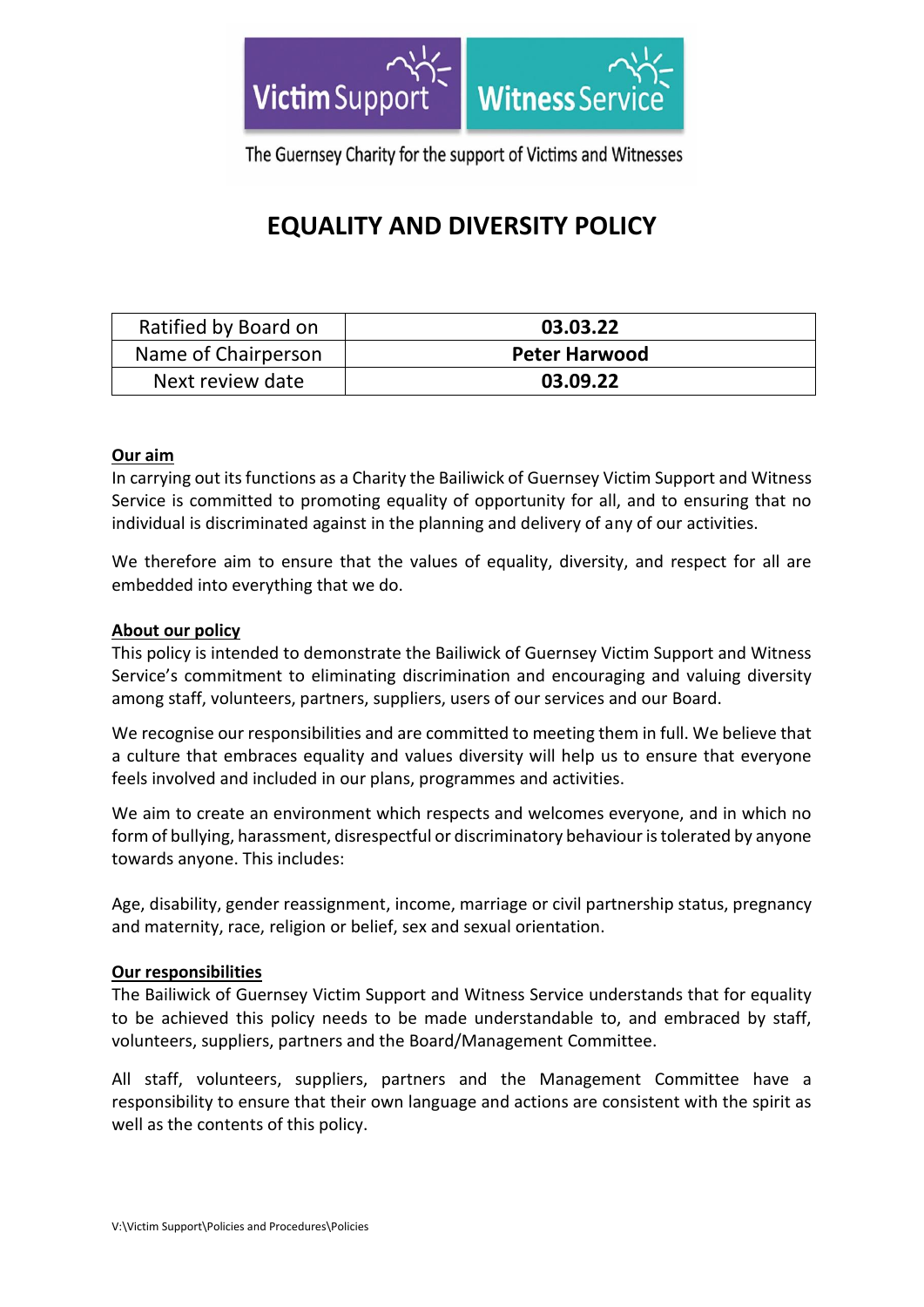Overall responsibility for the implementation of this policy lies with The Bailiwick of Guernsey Victim Support and Witness Service Manager and its Management Committee.

## **Our commitments**

The Bailiwick of Guernsey Victim Support and Witness Service recognise that an Equality and Diversity Policy alone is not enough to ensure that equality and diversity are central to everything that we do.

We will seek to create an environment in which diversity and the contributions of all staff, volunteers, suppliers, partners, residents and Management Committee are recognised and valued in all that we do. In this way we hope to provide an example of good equality practice and promote community cohesion within the workplace.

In introducing this policy, we recognise that many people are unfamiliar with the ways in which discrimination and disadvantage affect people's health, well-being and quality of life. We will therefore support people to develop equalities awareness and understanding.

To ensure that we are meeting the aims and the spirit of this policy we will:

- Review how well we are implementing this policy, and adjust our practices and/or develop an action plan where necessary
- Assess any significant new or revised policies and procedures for their impact on equality
- Embed equality and diversity into our development plans
- Ensure our employment practices and procedures are consistent with the aims of this policy

## **Working with contractors, suppliers and partners**

It is important to us that suppliers, contractors and any other individual or organisation working for and on behalf of the Bailiwick of Guernsey Victim Support and Witness Service are aware of and agree to comply with our equality and diversity policy while that work is underway. In addition, we are committed to:

- Using accessible venues for events and meetings
- Using plain English, and offering accessible communications, for example, emails, letters, reports and publicity materials as far as it is within our means to do so

## **Review and Action**

We recognise that it is important for us to regularly review this policy to ensure that it reflects up to date equality best practice.

A review of our Equality and Diversity Policy will be carried out every 3 years as a minimum and any necessary actions taken.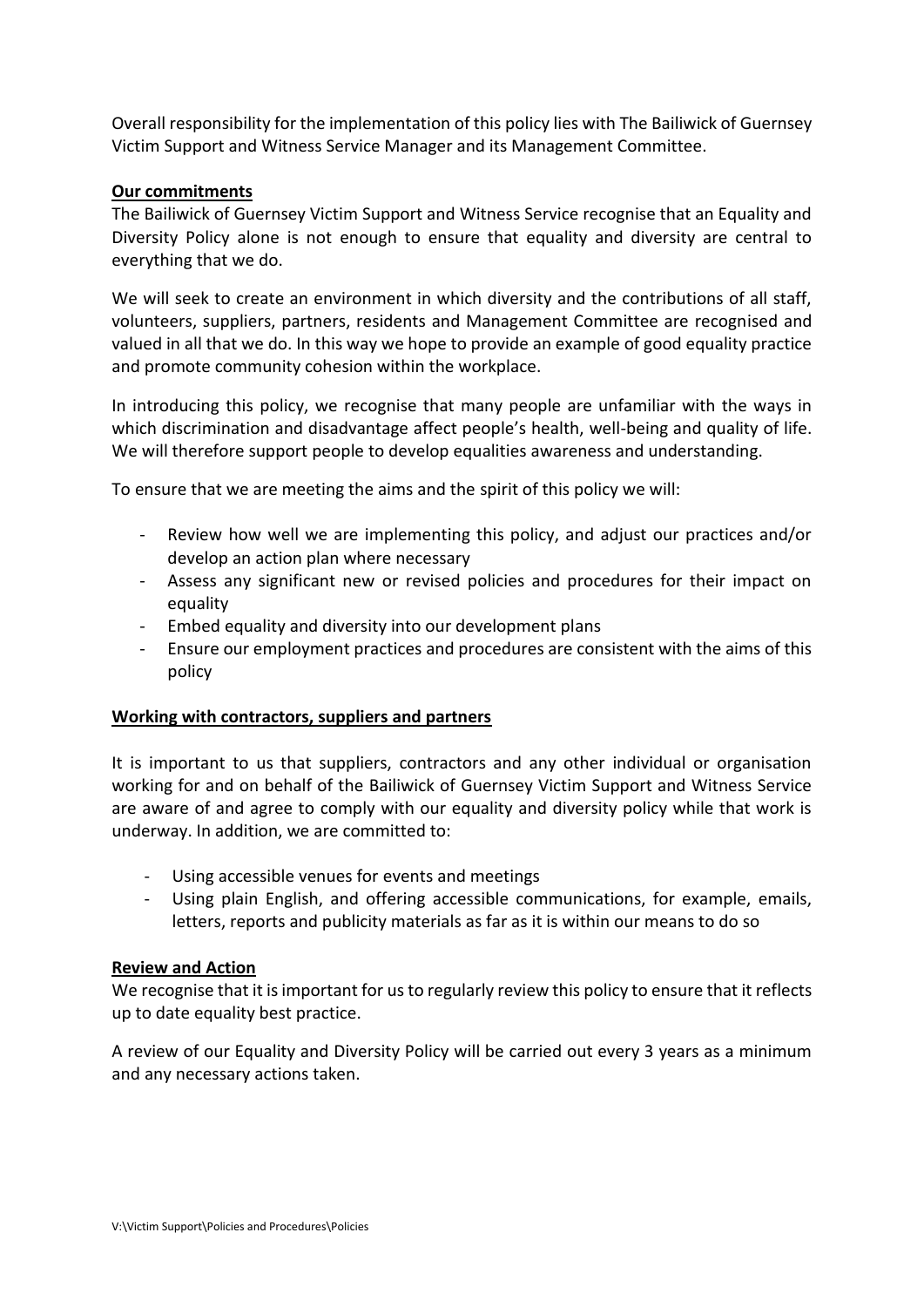

The Guernsey Charity for the support of Victims and Witnesses

# **HEALTH AND SAFETY POLICY**

| Ratified by Board on | 15.12.21             |
|----------------------|----------------------|
| Name of Chairperson  | <b>Peter Harwood</b> |
| Next review date     | 15.12.24             |

This policy reflects the Bailiwick of Guernsey Victim Support and Witness Service's (VS&WS) commitment to complying with The Health and Safety at Work (General) (Guernsey) Ordinance, 1987, together with any other existing relevant statutory provisions.

As the VS&WS suite of rooms forms part of the Royal Court building, the Health and Safety at Work Policy Statement for that building (see Appendix 1) applies to VS&WS and all staff, volunteers and Board/Committee members are required to familiarise themselves with that document.

In line with The Royal Court's Health and Safety at Work Policy Statement, VS&WS will:-

- Provide reasonable control of exposure to the health and safety risks arising from our working activities
- Undertake recorded risk assessments of all activities provided by VS&WS staff, volunteers and Board/Committee members
- Create a safe environment by putting health and safety measures in place as identified by the risk assessments
- Provide access to adequate first aid equipment and qualified first aider
- Record any injuries or accidents sustained during any VS&WS activity and take appropriate action
- Provide and maintain safe equipment and environmental conditions
- Provide information, instruction and supervision for employees
- Consult with our staff and volunteers on matters affecting their health and safety
- Ensure safe handling and safe use of equipment
- Deliver training to all staff and volunteers
- Prevent accidents and cases of work-related ill health
- Maintain safe and healthy working conditions
- Take practicable measures to ensure any premises it controls are safe and without risks to health
- Review and republish this policy statement every 3 years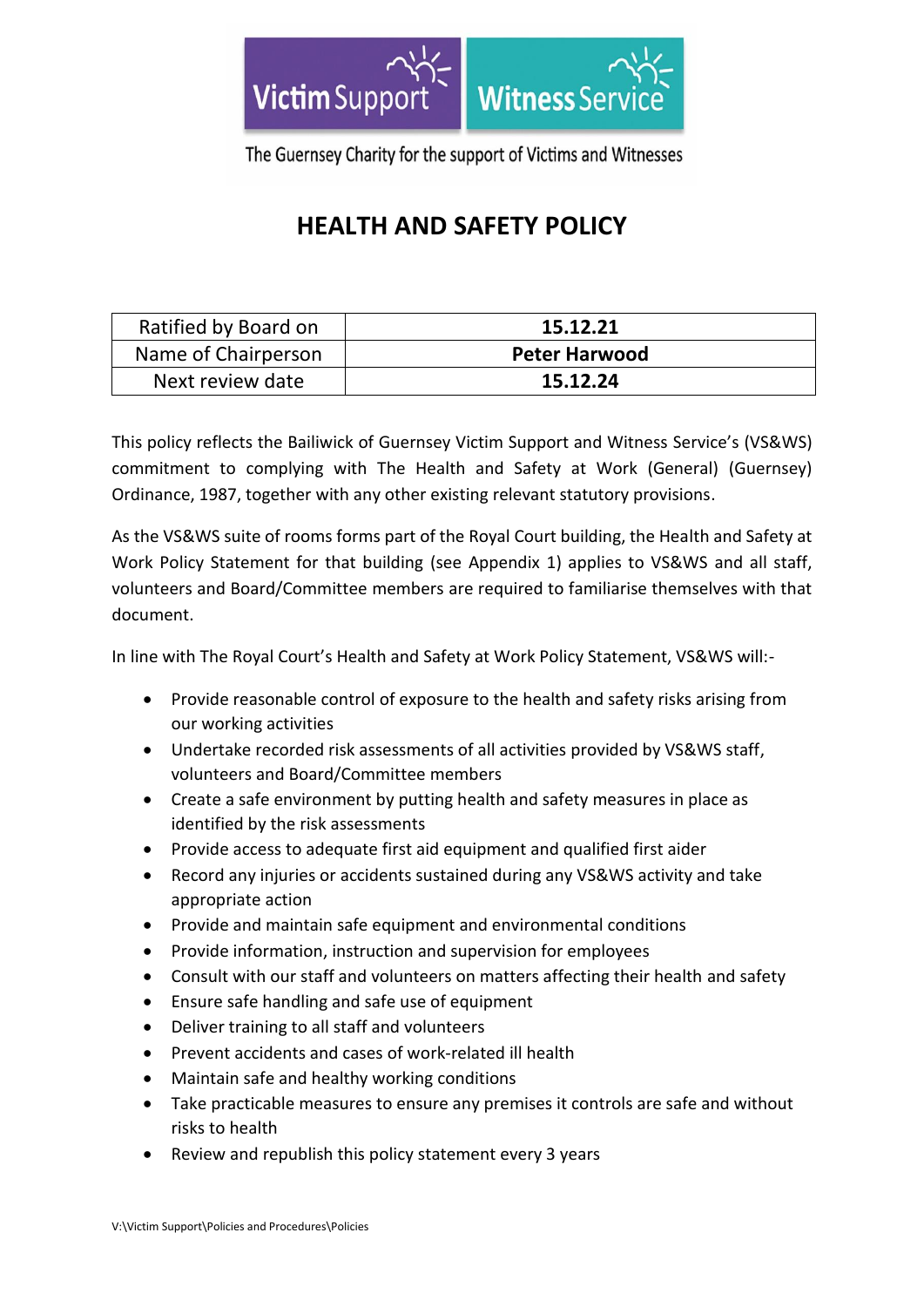• Ensure that all staff and volunteers are aware of and follow The Royal Court Health and Safety at Work Policy Statement

## **All staff and volunteers must co-operate by:**

- Taking reasonable care for their own and others' health and safety
- Not misusing or interfering with anything provided in the interest of health and safety
- Using equipment and materials in accordance with their training
- Reporting any hazards in the workplace or shortcoming in the protection for employees

## **Health & Safety Officer**

The Health & Safety Officer for Victim Support & Witness Service is Jenny Murphy (Manager).

## **Public Liability Insurance**

Victim Support & Witness Service hold Public liability Insurance to cover their activities. The limit of indemnity is £5,000,000. The Insurance is currently held with NFU Mutual through Island's Insurance Brokers. The Certificate of Public Liability Insurance is displayed in the VS & WS office.

## **Appendix 1**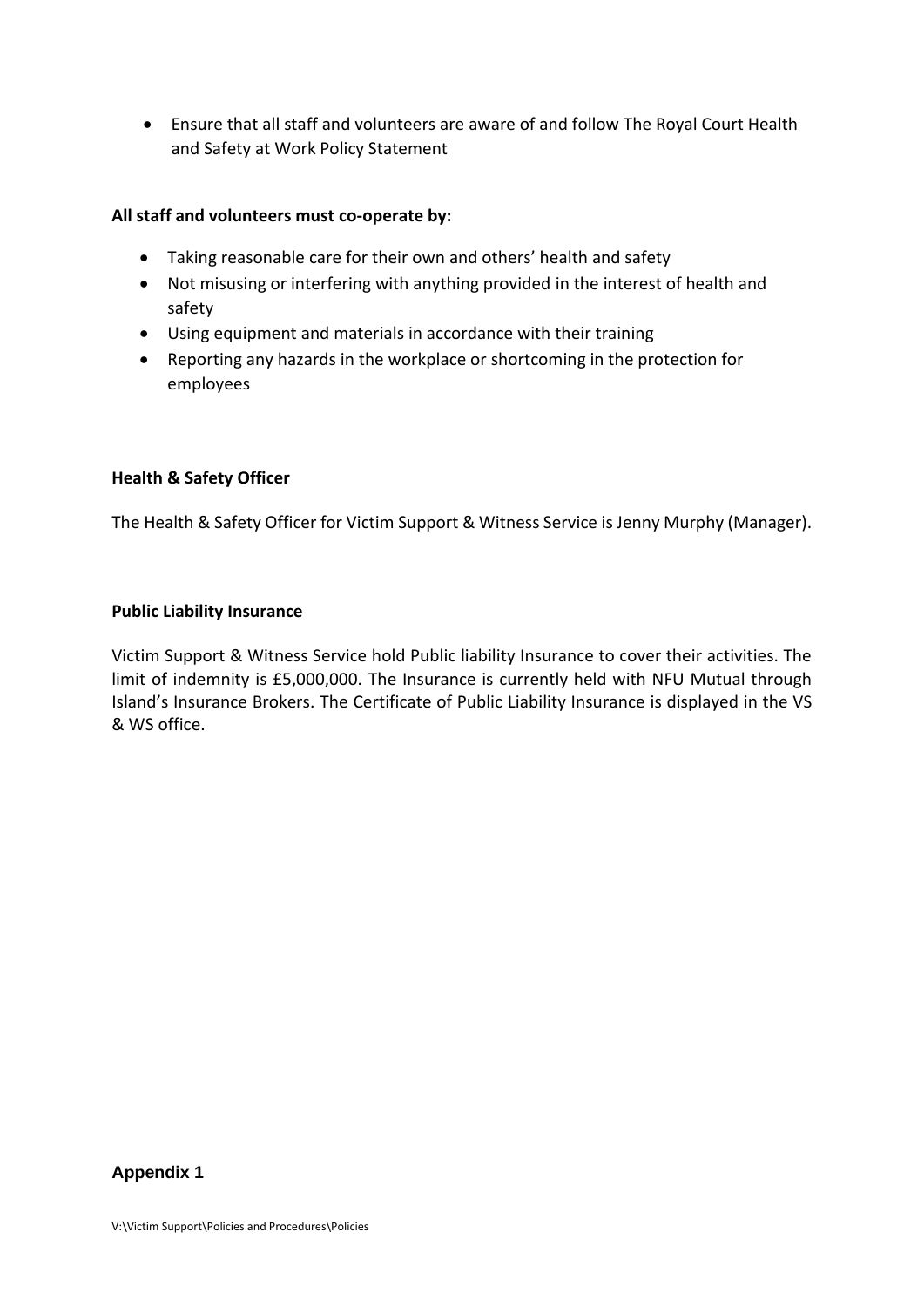

## **THE ROYAL COURT**

# **HEALTH AND SAFETY AT WORK**

**POLICY STATEMENT**

V:\Victim Support\Policies and Procedures\Policies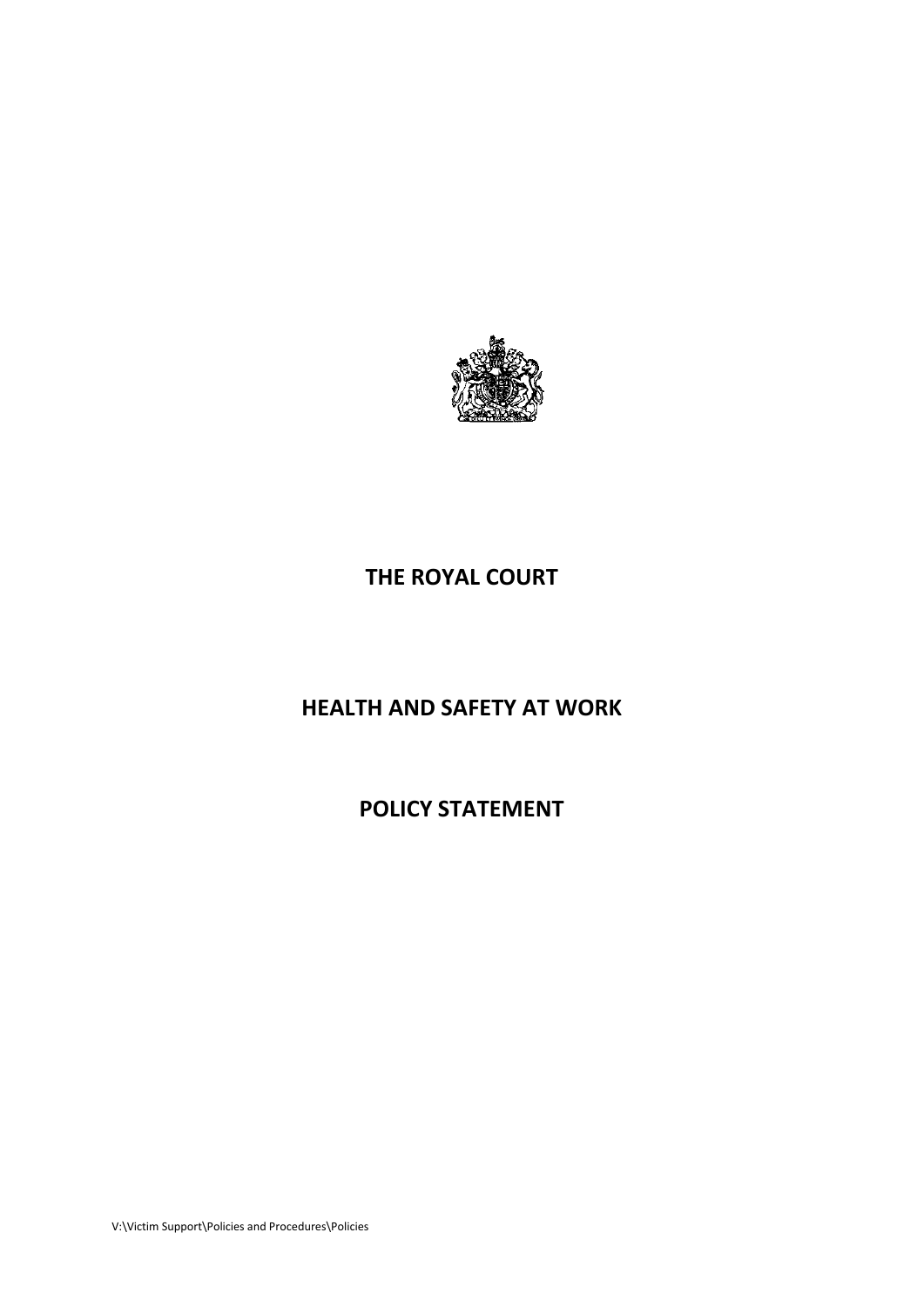## **THE ROYAL COURT**

## **HEALTH AND SAFETY AT WORK**

## **POLICY STATEMENT**

## **CONTENTS**

## **1. Introduction**

## **2. Policy Objectives**

## **3. General Statement of Intent**

- 3.1 General Duty of Employers to their Employees
- 3.2 General Duty of Employees at Work
- 3.3 General Duties of Contractors

## **4. Organisational Arrangements for Implementing Health and Safety**

## **5. Communications**

- 5.1 Notices
- 5.2 New Employees
- 5.3 Health and Safety Sub Group
- 5.4 Reporting of Accidents, Diseases and Dangerous Occurrences
- **6. Documentation**
- **7. Contractors**
- **8. Risk Assessments**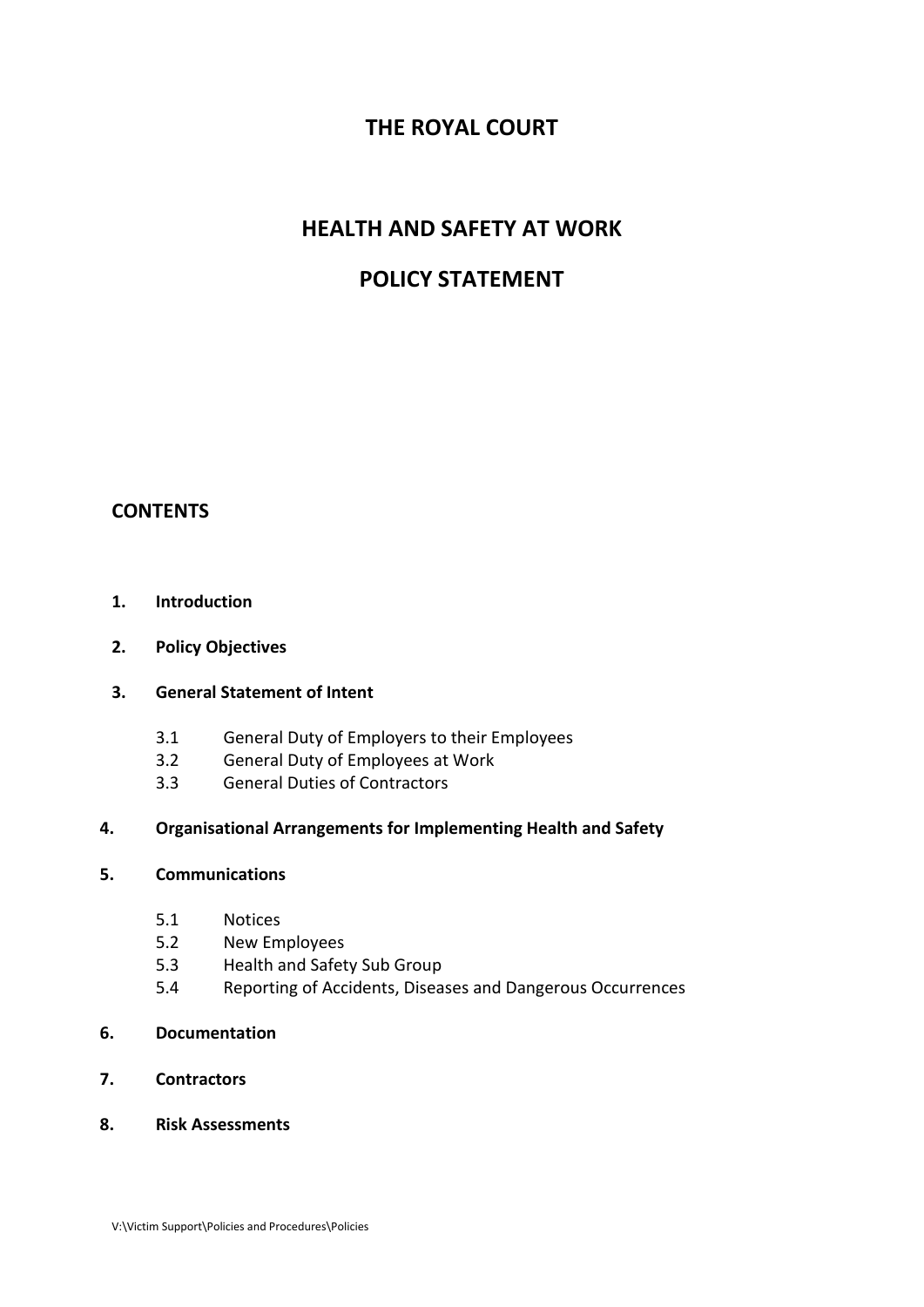#### **9. Periodic Inspections**

#### **10. Detailed Statement on Health and Safety**

- 10.1 Slips and Falls
- 10.2 Lifting and Carrying
- 10.3 Housekeeping
- 10.4 Machinery

## **CONTENTS (cont.)**

- 10.5 Electrical Safety
- 10.6 Workstation Assessments
- 10.7 Dangerous Substances
- 10.8 Working at Height
- 10.9 Environmental Issues
- 10.10 Smoking
- 10.11 Office Furniture
- 10.12 Office Reorganisations
- 10.13 Other Issues

## **11. EMERGENCY PREPARDNESS AND RESPONSE**

- **12. LONE WORKING**
- **13. GENERAL FIRE SAFETY**
- **14. COURT SECURITY**
- **15. TRAINING**
- **16. ACCIDENT AND NEAR MISS INCIDENT REPORTING**
- **17. REVIEW**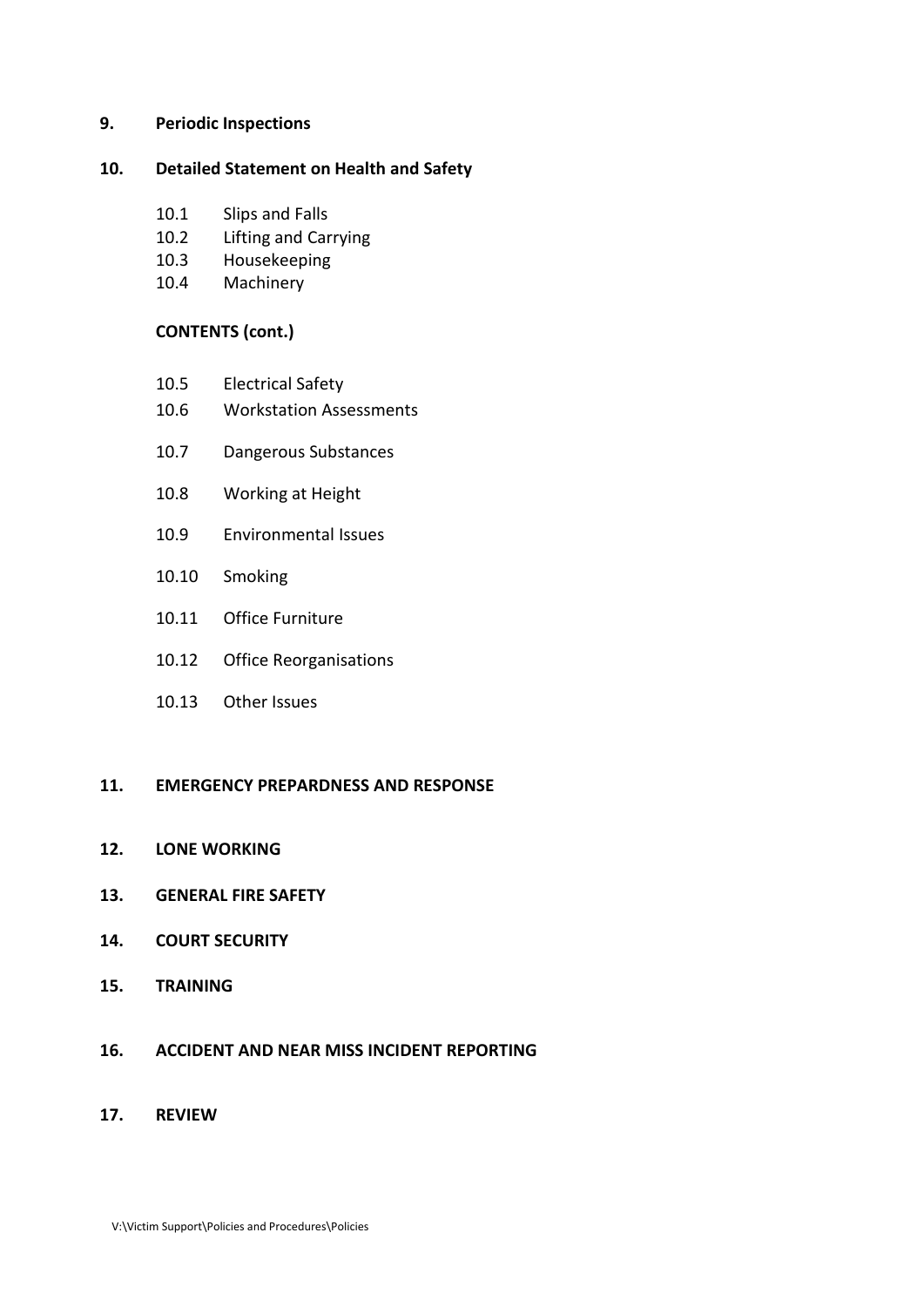## **THE ROYAL COURT OF GUERNSEY**

## **HEALTH AND SAFETY AT WORK - POLICY STATEMENT**

## **1 INTRODUCTION**

The Health and Safety at Work (General)(Guernsey) Ordinance, 1987, together with any other existing relevant statutory provisions, impose certain responsibilities on both employer and employees for the health and safety of persons at work and those who may be affected by work activities, including self-employed persons, contractors, persons in control of premises and members of the public.

## **2. POLICY OBJECTIVES**

This policy reflects the Royal Court's commitment to:

- comply with the Health and Safety at Work (General)(Guernsey) Ordinance, 1987 (hereinafter referred to as the 1987 Ordinance), ensuring so far as is reasonably practicable, the safety of all persons in the Royal Court Building and of all persons using the Royal Court's services;
- carry out risk assessments, maintain records and review/revise procedures as necessary in accordance with the legal requirement;
- promote and maintain the Health and Safety of all employees, contractors and volunteers working in the Royal Court Building;
- avoid unnecessary injury, illness, loss of well-being or absence as a result of work activities;
- ensure that all employees are aware of their legal responsibilities regarding Health and Safety; and,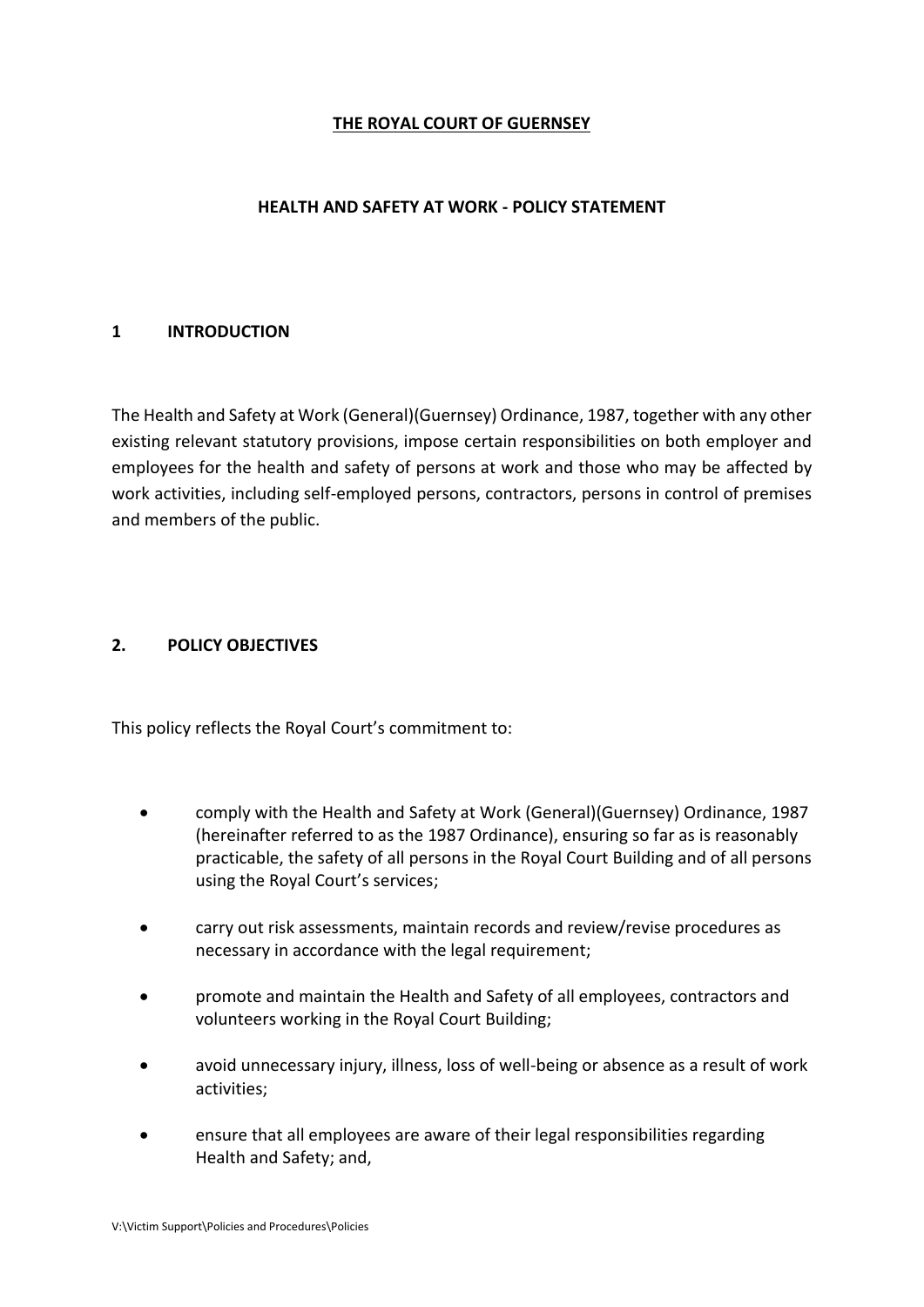• secure the support and commitment of all staff on Health and Safety matters.

For the purpose of this policy, reference to the Royal Court shall be deemed to include the Bailiff's Chambers, the Offices of Her Majesty's Greffier and Her Majesty's Sheriff and Sergeant and the Guernsey Victim and Witness Support Service.

The Royal Court Building forms part of a complex that also includes the premises of the Law Officers of the Crown. Although physically joined together, for reasons of judicial independence, the premises of the Law Officers are operated independently and separately of the Royal Court. This policy only extends to the offices of the Royal Court. Notwithstanding the above, it is acknowledged that there is a single external and two internal link corridors between the two premises for which the Royal Court and the Law Officers share joint responsibility. It is also acknowledged that the Royal Court provides a reception service for the Law Officers. Any visitors to the Law Officers arriving and/or waiting in this reception area are subject to the provisions of the Royal Court's policy.

## **3. GENERAL STATEMENT OF INTENT**

Her Majesty's Greffier has overall responsibility for ensuring that every member of staff at the Royal Court abides with all Health and Safety legislation and with this Policy Statement. Authority is delegated to the Head of Operations to lead on this area to ensure the Royal Court is compliant.

Managers of individual departments are accountable for implementing agreed health and safety arrangements, and monitoring compliance with health and safety management and operational procedures with their respective areas.

It is important to safeguard the health, safety and welfare of staff and of other persons who may visit the Royal Court Building. This requires the full and continuing commitment of all staff members. The Royal Court recognises its responsibilities as an employer under the 1987 Ordinance and all subsequent legislation delegated from it.

## **3.1 General Duties of Employers to their Employees**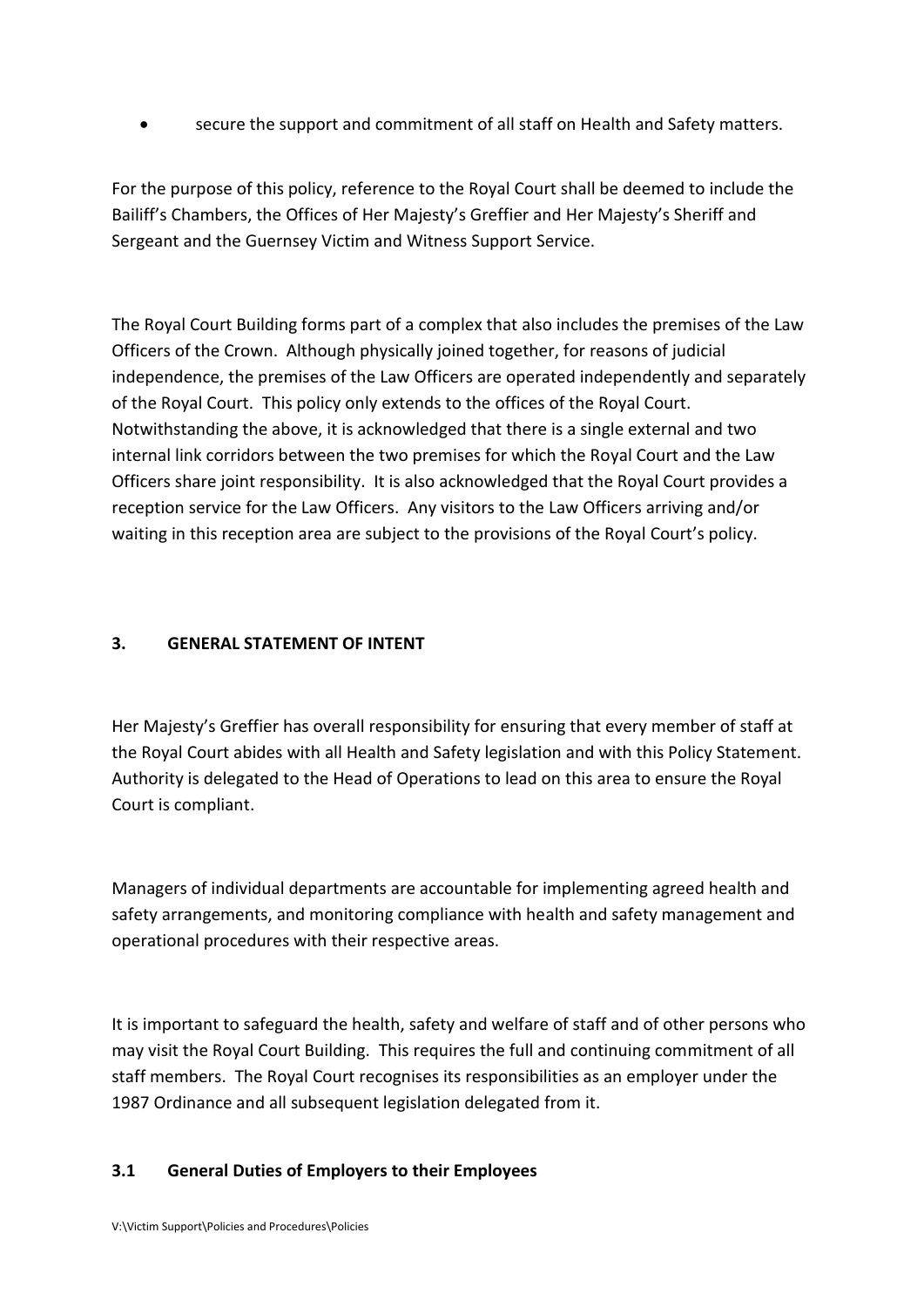It is the duty of the Royal Court as the employer to provide and maintain for all employees and contractors working at the Royal Court Buildings, so far as is reasonably practicable, the following:

- a) safe and healthy working conditions and places, systems and methods of work for the protection of staff and others, including members of the public;
- b) plant and equipment which is safe and without risk to health;
- c) arrangements to ensure that the control, use, handling, storage and transport of articles and substances are safe and free from risk to health;
- d) safe access/egress to and from the place of work; and,
- e) such information, instruction, training and supervision as are necessary to ensure health and safety at work.

The Royal Court will also ensure, so far as is reasonably practicable, that service users, contractors and other professional workers, including visitors, are not exposed to risk to their health and safety and are provided with clear instructions and information about such matters which might affect their health and safety.

## **3.2 General Duties of Employees at Work**

It is the duty of all employees at work:

- a) to take reasonable care of their own health and safety and that of other persons, including contractors and visitors, who may be affected by their acts or omissions at work; and
- b) to cooperate with their employer in matters of health and safety and comply with any legal obligations and safety procedures.

## **3.3 General Duties of Contractors**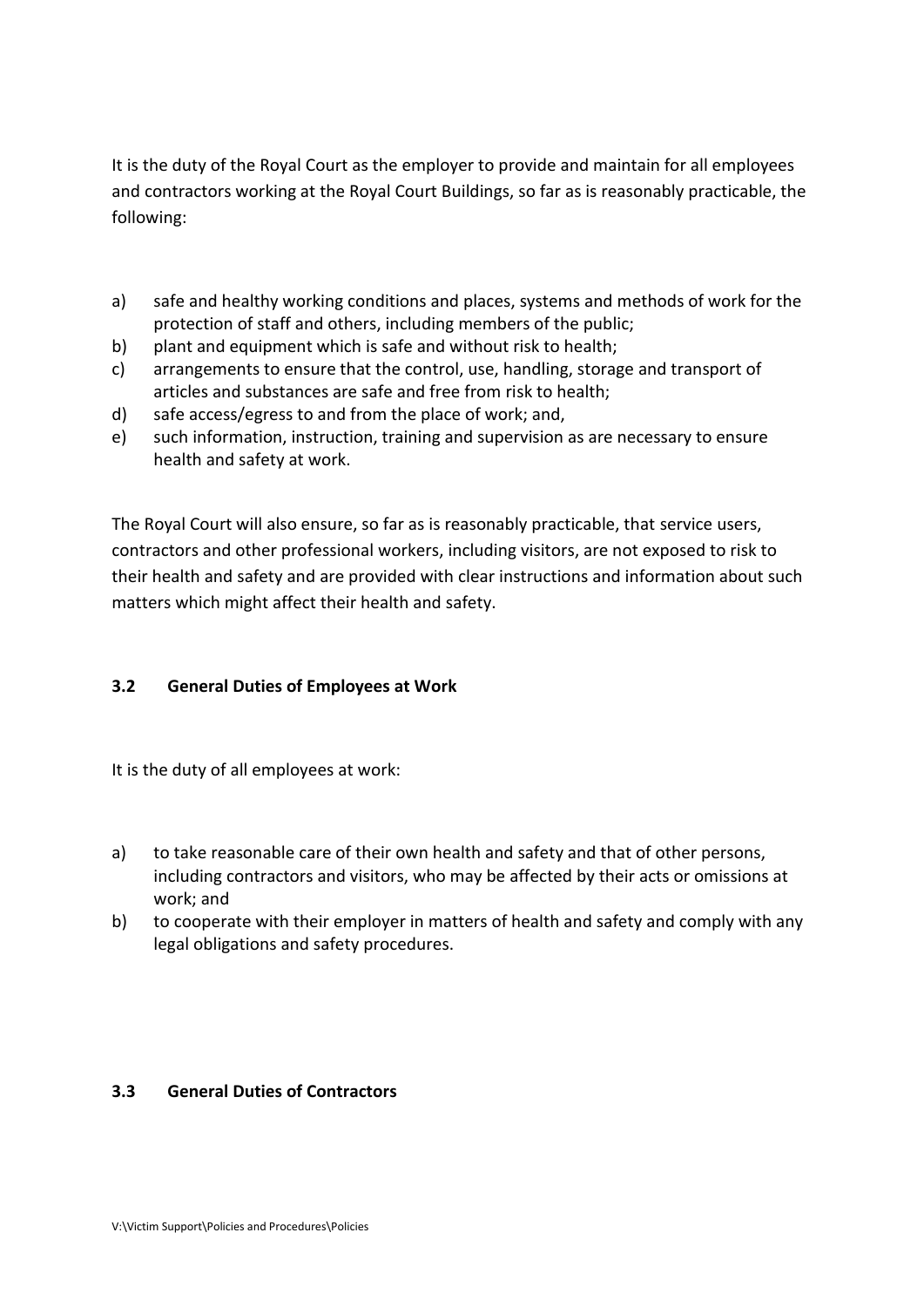It is the duty of every contractor to ensure that they and their employees comply with the general duties set out above.

## **4. ORGANISATIONAL ARRANGEMENTS FOR IMPLEMENTING HEALTH AND SAFETY**

Formal accountability for all matters relating to Health and Safety rests with HM Greffier.

The Head of Operations is the **Delegated Officer.** He has delegated authority from HM Greffier for Health and Safety in areas under the Royal Court's control and for advising senior staff on the implementation of the Royal Court's Health and Safety Policy. This includes the development and implementation of Fire Safety Procedures, Business Continuity Management and ensuring that there are adequate numbers of staff trained in key elements. The Head of Operations shall consult with States Property Services, as owners of the Royal Court Building, in respect of health and safety matters pertaining to building and plant maintenance.

As **Department Managers**, the following Officers are responsible for ensuring the effective implementation of the Royal Court's Health and Safety Policy within their respective Departments or Divisions: Head of Operations, the Principal Officer of the States Assembly & Constitution Committee; the Secretary to the Bailiff, Her Majesty's Sheriff ,The Principal Clerk to the Royal Court, The Principal Clerk to the Magistrates Court, The Facilities and Projects Manager, the Head of Registration and the Finance Manager. (See Appendix A for a more detailed breakdown of responsibilities)

All employees will ensure that they comply with the standards in this Policy Statement.

All **employees** have a responsibility to co-operate with **Departmental Managers** to achieve a healthy and safe workplace and to take reasonable care of themselves.

## **5. COMMUNICATIONS**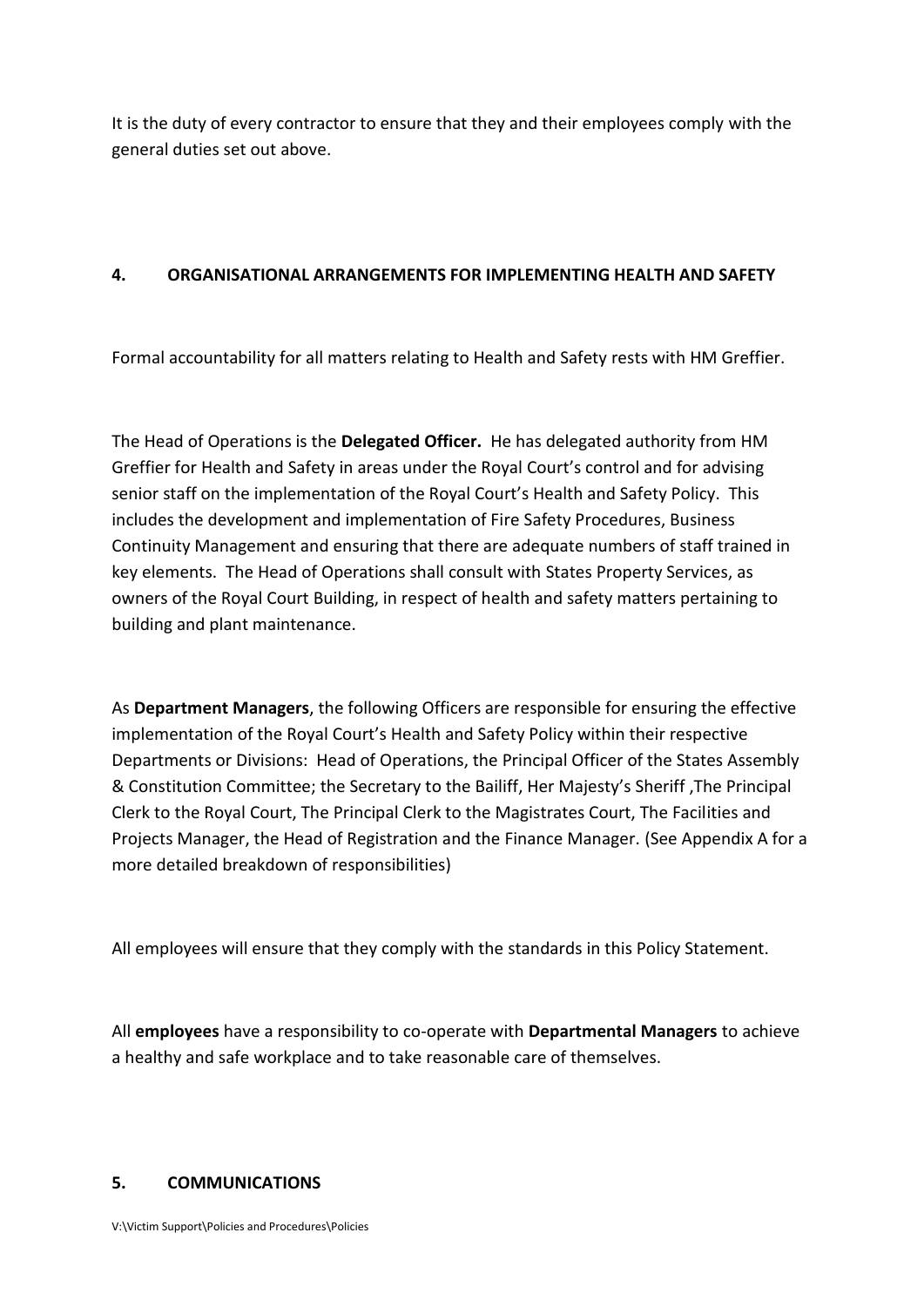A copy of this Policy Statement will be available on the Royal Court Drive and will be displayed on notice boards throughout the Royal Court.

## **5.1 Notices**

The Head of Operations will ensure that A copy of the "Health and Safety Law – What You Should Know" notice is displayed at prominent points around the Royal Court Building.

A copy of the Royal Court's Public Liability Insurance certificate is displayed at the entrance to the Building in St James Street.

Certificates of inspection for passenger lifts are displayed in each of the four lifts in the Royal Court Building.

## **5.2 New Employees**

On the first day of appointment, or as soon as is reasonably practicable thereafter, new employees will be given the welcome pack which will include fire evacuation procedure information and be verbally briefed by their immediate line manager. As part of their induction new employees will be required to sign a declaration that they have read and understood this Policy Statement and the Fire Safety Procedures.

## **5.3 Health and Safety sub group**

The quarterly meeting of the entire management team will have Health and Safety as a standing agenda item, to deal with Health and Safety issues and to encourage all employees and all Court Users to work and act safely.

The Head of Operations Health and or the Health and Safety Coordinator will report on the previous quarter to the meeting.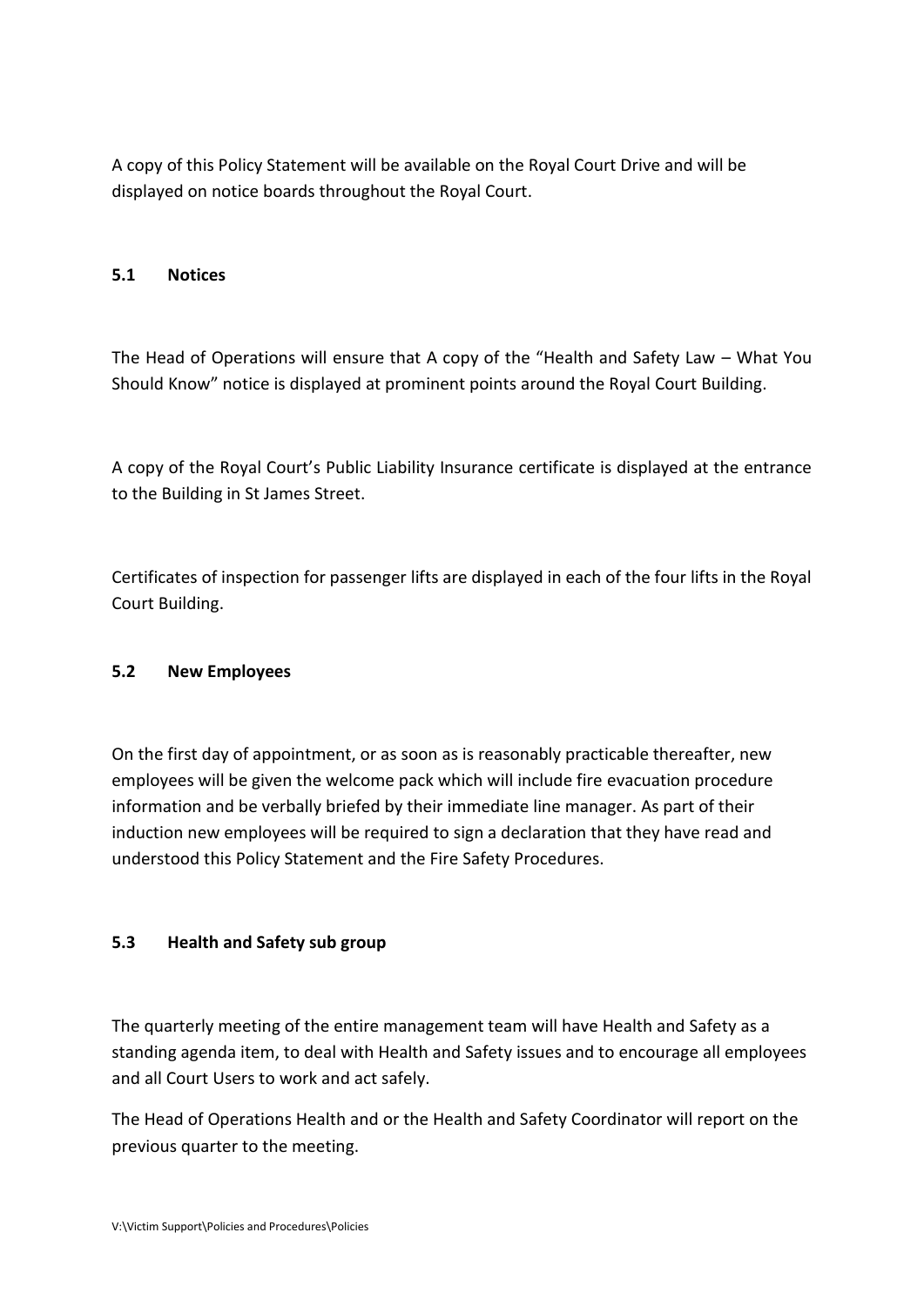The meeting will consider the following issues relating to Health and Safety:

- any change which may have an significant impact on Health and Safety matters;
- the planning of health and safety training;
- incident reports and associated recommendations for improvements;
- any Health and Safety issues associated with the introduction of new technology; and,
- arrangements for reporting the outcomes of meetings to employees.

In addition the Head of Operations will report to the Court's Senior Management Team at its meetings with an update on health and safety matters at the Royal Court as and when required.

## **5.4 Reporting of Accidents, Diseases and Dangerous Occurrences**

Persons working within the Royal Court Buildings are required to report any health and safety issues or concerns relating to the general aspects of this policy to the Head of Operations.

They must also report any accidents to the Health and Safety Officer (Lars) and in their absence the Head of Operations.

The Law requires the employer to keep a record of all accidents at work. Further procedures are required in respect of any accident in which a person dies or sustains certain specified injuries. Certain prescribed diseases and dangerous occurrences are also notifiable.

The Health and Safety representative must be advised immediately in the event of any person:

- sustaining an injury as a result of an accident at work;
- contracting a disease; or,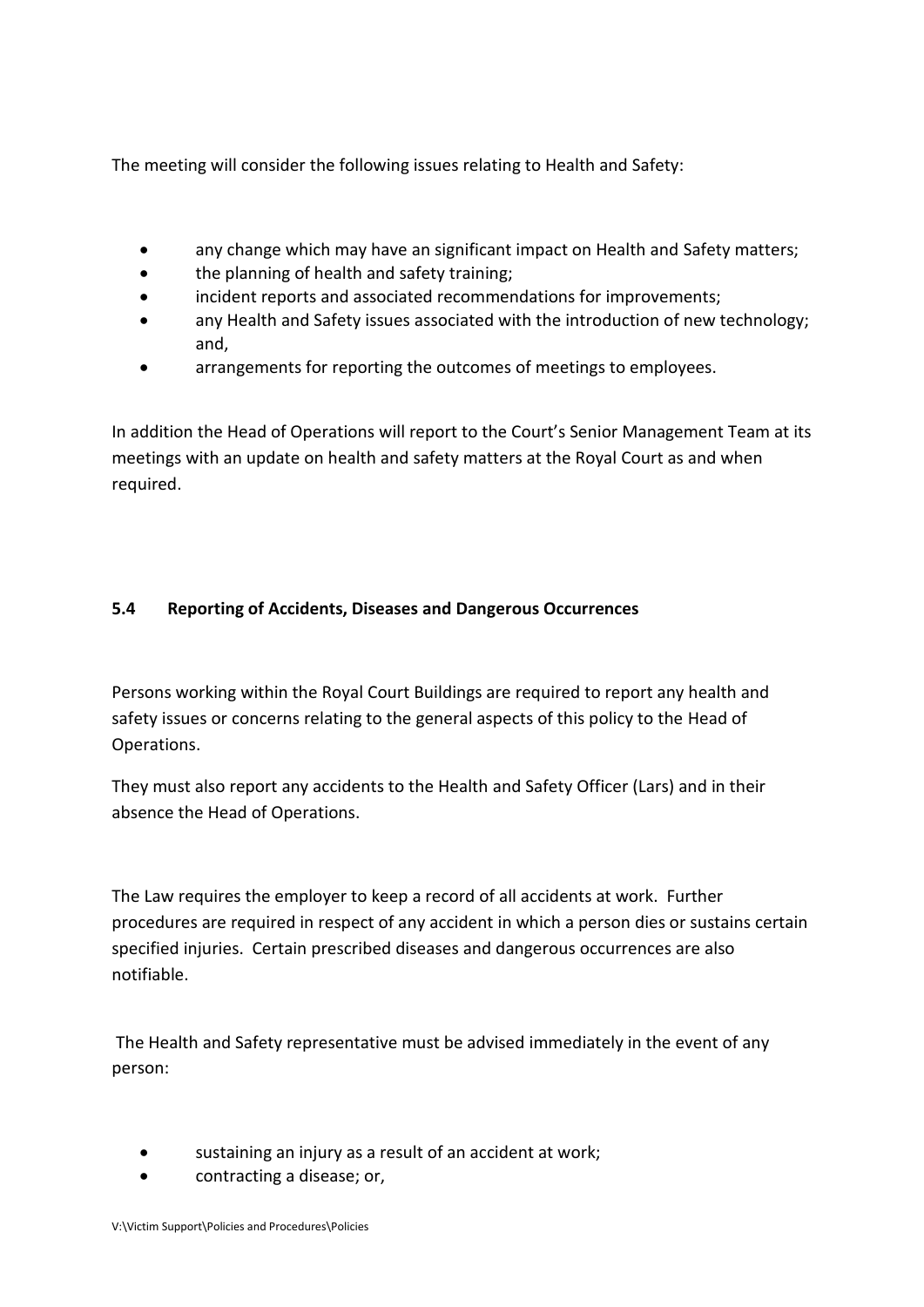• becoming involved in or observing a dangerous incident or occurrence while at work (near-miss incidents etc).

He will then consider whether such an event is notifiable under the Law or whether any other form of action is required. Accident Report Forms are available from the Health and Safety representative.

## **6. DOCUMENTATION**

Health and Safety representative will, in conjunction with and where appropriate with the Policy and Resources Committee, ensure that the following records and documentation are maintained:

- fire detection system inspection and testing;
- fire extinguisher services;
- building and plant maintenance and inspections;
- staff health and safety training records;
- accident records;
- a COSHH Register;
- an approved contractor register will be commenced from Oct 2019, including copies of their insurance documentation and their own health and safety policies and method statements for all new contracts;
- risk assessments

The above documentation will be maintained in a General Health and Safety Register on the Royal Court Drive.

## **7. CONTRACTORS**

The Royal Court has contracts with a number of different contractors providing cleaning, maintenance and security services within the Royal Court Building.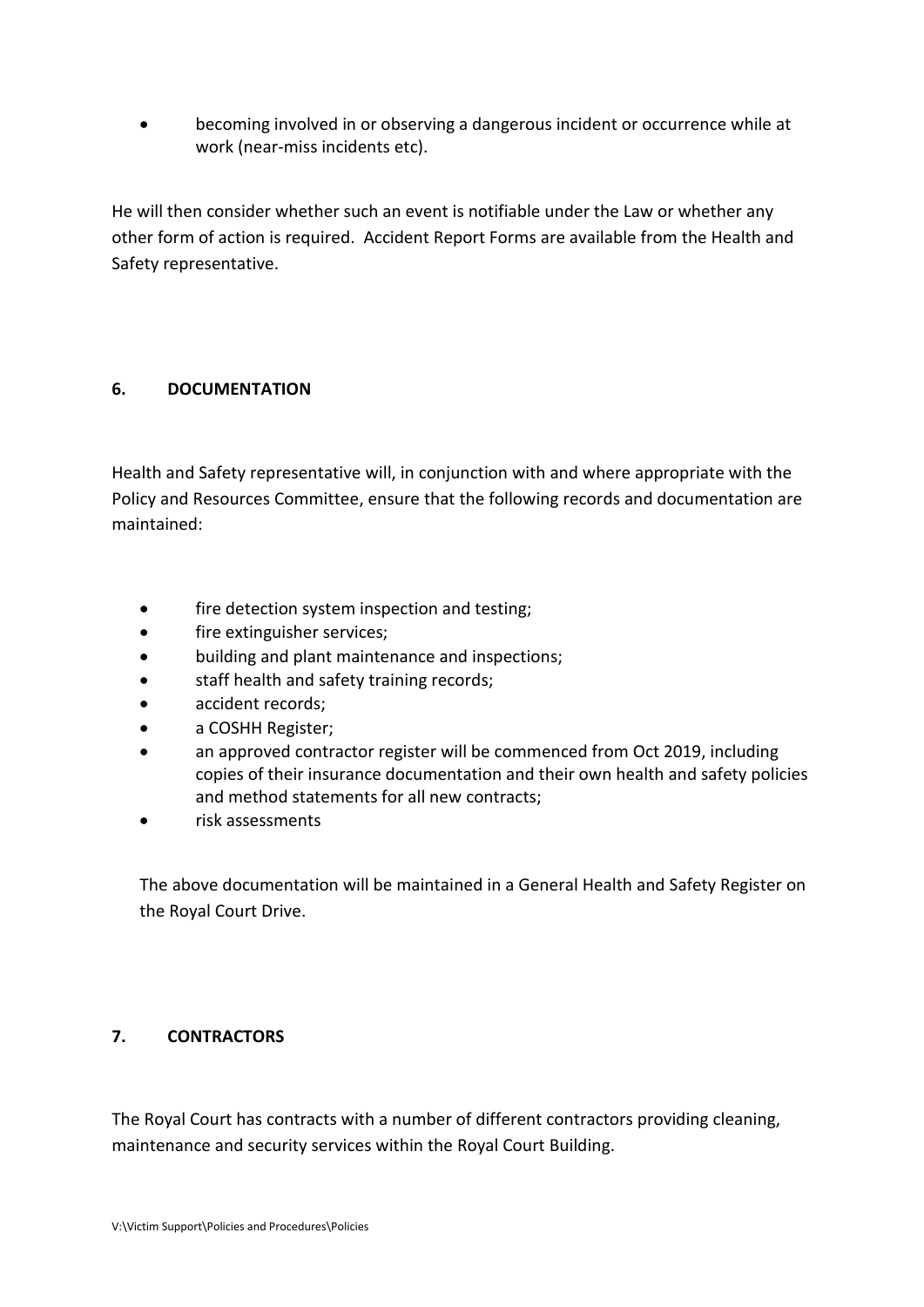The Health and Safety Coordinator will ensure the following:

- each contractor has been provided with a copy of this Policy Statement and the Fire Safety Procedures and has certified in writing that they understand them and their responsibilities under them;
- each contractor provides the Court with copies of their own health and safety policy statements, their public liability and professional indemnity insurance documentation and, where applicable, their method statements.

The above documentation will be maintained in the General Health and Safety Register on the Royal Court Drive.

Contractors working inside the Royal Court Building are required to register with the Court's Security Officers before being given access to the premises. The Facilities Team will oversee the management of contractors working at the Building.

## **8. RISK ASSESSMENTS**

The Royal Court has a duty to make a suitable and sufficient assessment of the risks to the Health and Safety of its employees to which they are exposed whilst they are at work and the risks to the Health and Safety of persons not in its employment arising from or in connection with the Royal Court's business or activities. Such assessments must be recorded.

Following an assessment of risk, there is a requirement to record any significant findings, to identify persons at risk and to ensure that suitable controls are put in place to reduce those risks identified to acceptable levels.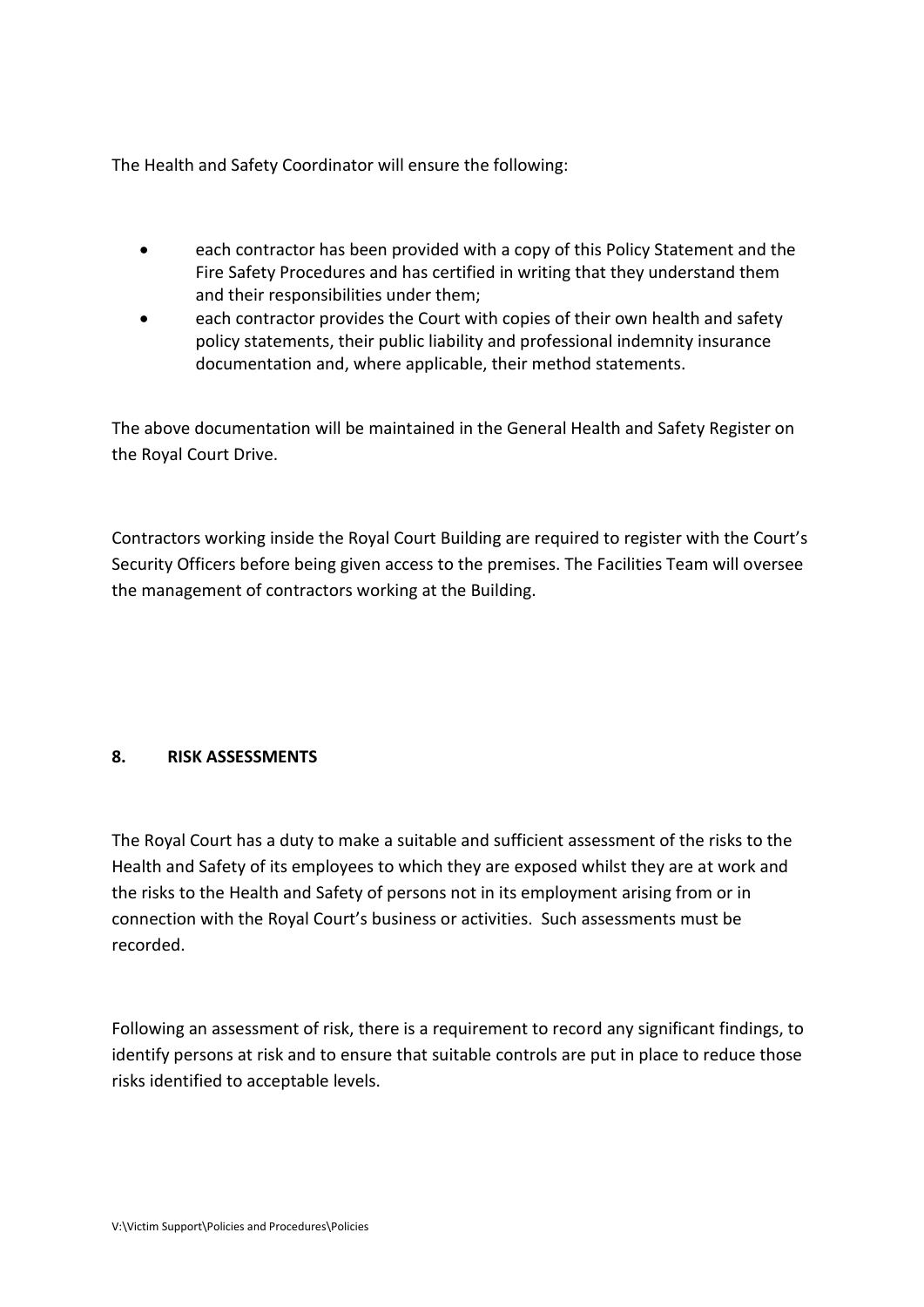Assessments need only be completed once, unless significant changes occur in the workplace, to work equipment or to work processes and procedures. Assessments can be shared across sections where similar work or activities or risk exist.

Department Managers are responsible for ensuring that adequate risk assessments in accordance with the above are undertaken. It is critical that ownership of operational control is retained by those with each specific area. As such, risk assessments must be created by a person competent to do so, under the direction of the person responsible for the area.

Where assessments identify significant (medium or high level) risks, it is the responsibility of the Departmental managers, in conjunction with the Delegated Officer to ensure that suitable control measures are identified, documented, implemented, monitored and reviewed.

Staff members must be satisfied that control measures in place bring the risk rating down to acceptable levels before engaging in the activity; where risk level remains high; consideration must be given to additional controls to further mitigate the risk before going ahead.

Copies of documented risk assessments must be provided to the Health and Safety Coordinator for maintenance in the General Health and Safety Register on the Royal Court drive

Risk assessments for any given activity should be reviewed whenever any of the following occur:

- Change in legislation
- An accident, dangerous occurrence or near miss incident
- Changes in control measures
- Changes (minor or major) to specific activity carried out
- Transfer to new technology
- Original assessment no longer valid
- At least every 12 months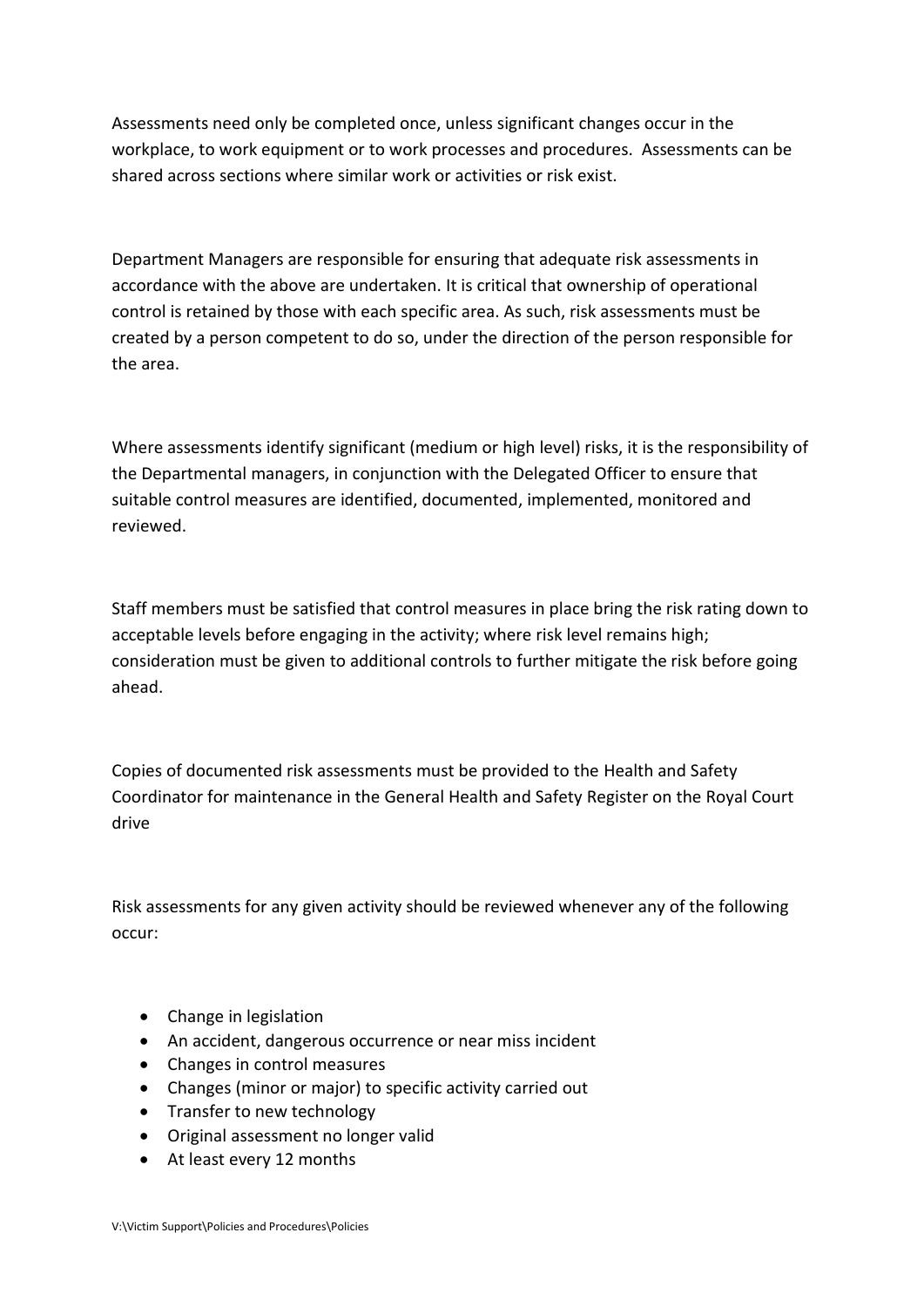## **9. PERIODIC INSPECTIONS**

Bi-annual inspection of the offices, stairwells, Court rooms, public areas and walkways, plant rooms and car parking areas will be organised by the Health and Safety Coordinator. A Health and Safety checklist has been established for these inspections and this is attached as Appendix 2 to this Policy Statement.

## **10. DETAILED STATEMENT ON HEALTH & SAFETY**

Specific attention is drawn to the following key aspects of health and safety management:

An office is often assumed to be a safe environment in which to work and, whilst undoubtedly safer than a factory, this assumption is false and can lead to complacency. In an effort to minimise accidents and loss, staff are expected to apply general principles of common sense to their work routine. This will include the following precautions:

## **10.1 Slips and falls**

Avoid bending, twisting and leaning backwards whilst seated.

Exercise caution when using trailing power cables and telephone leads. Cables and leads must be made safe and should not obstruct walkways between desks etc.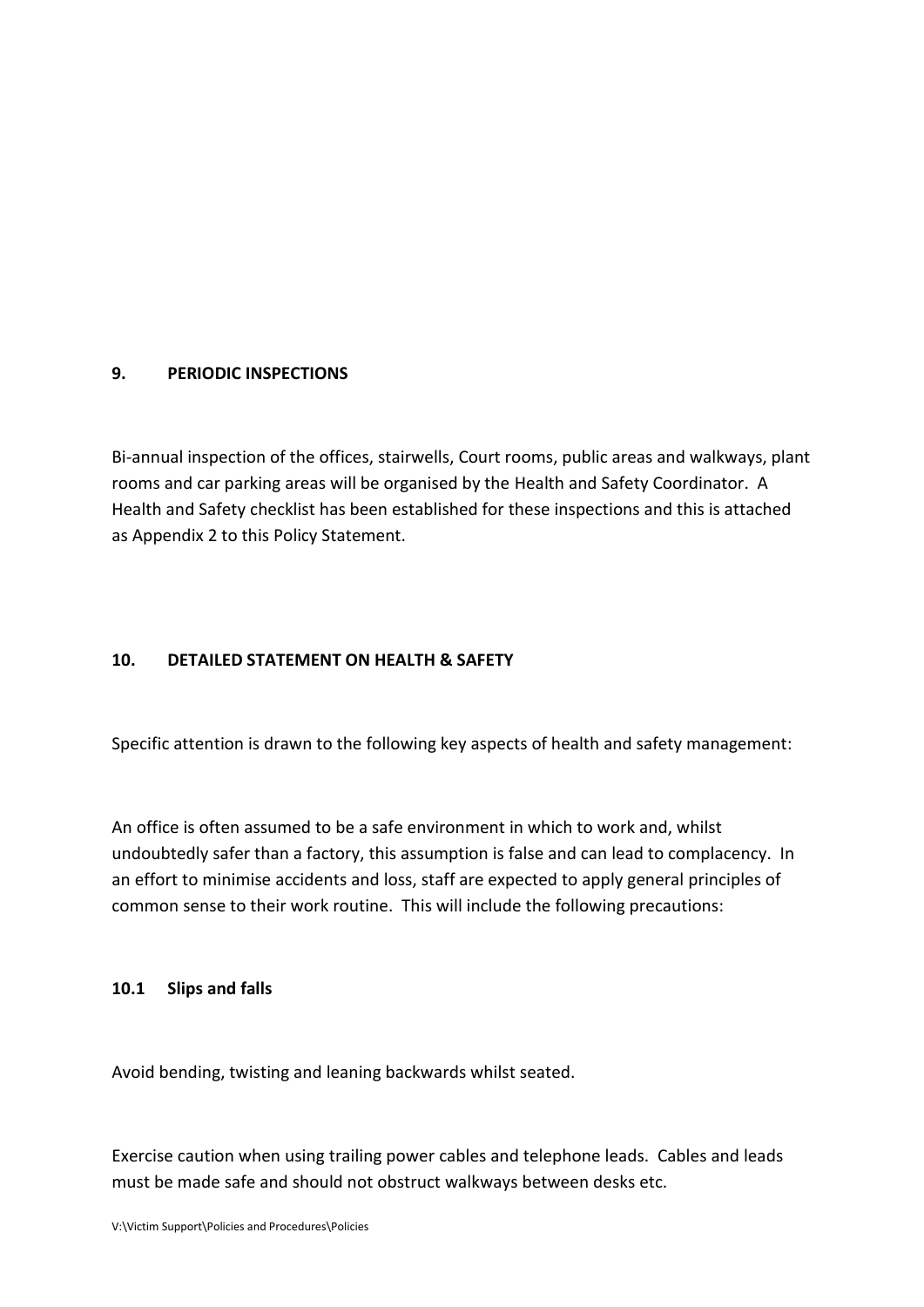Filing cabinets must not be left with protruding drawers and not more than one drawer should be opened at a time;

Do not use chairs, boxes etc to gain access to high shelves or windows, ie where steps or ladders should be used.

Never climb on shelving.

Clean up spills

Be patient and do not rush.

## **10.2 Lifting and carrying**

Manual handling is one of the most common causes of absence through injury at the work place.

Poor lifting or carrying techniques can result in discomfort and increase the risk of injury. These risks can be reduced by adopting the following simple precautions:

- Make full and proper use of aids to lifting and carrying. Suitable step ladders have been provided around the building for access to upper shelves in storage areas. Suitable trolleys have also been provided for transporting boxes and other heavy loads. Do not pile the load so high as to obstruct forward vision.
- Store heavy items between shoulder and hip height. Only store small light items above shoulder height or below knee height;
- Use the legs and knees to bend and lift. Keep the back straight. Do not stoop or bend the back;
- Avoid tasks which require stretching or twisting.
- Ensure that regular rest breaks are taken where manual handling activities are repetitive and to prevent the onset of fatigue;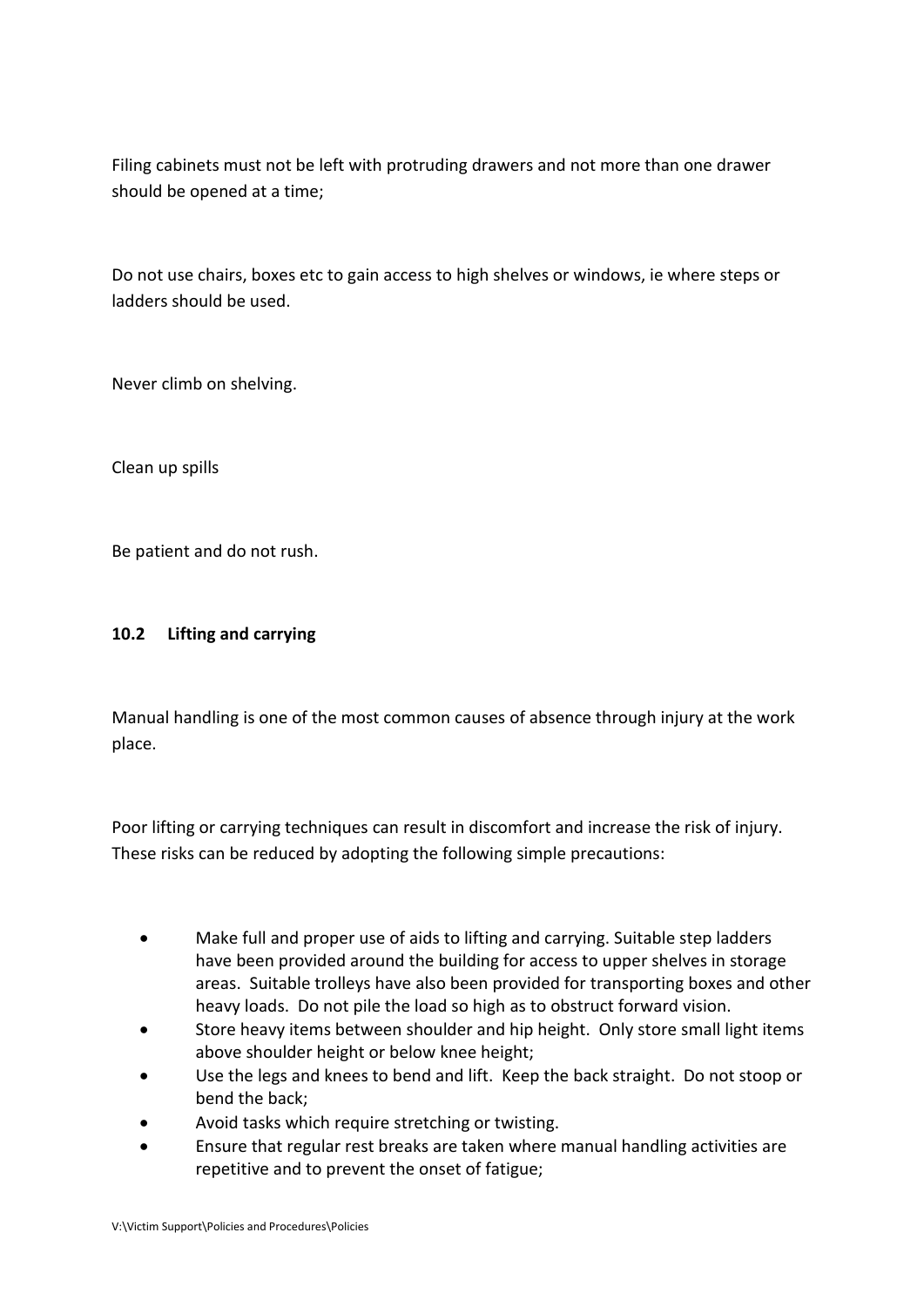- Ensure that there are no sharp, hot or cold edges on the item being lifted which could cause injury;
- Ensure that walkways are free from obstruction and are not slippery;
- Report any problems or concerns associated with manual handling operations to your line manager or the Health and Safety Co-ordinator without delay;
- Heavy or bulky items should not be carried on stairs. The lifts should be used when carrying such items.

Staff should consult with the Head of Operations over the movement of particularly heavy items so that, if necessary, outside assistance can be provided.

## **10.3 Housekeeping**

Poor standards of housekeeping are a common cause of injury and damage at work and can create unnecessary fire hazards. All employees must:

- Ensure that articles are not left in walkways;
- Ensure that there are no trailing cables. If a trailing cable is necessary, it must be secured to the floor using gaffa tape or covered with a "walkover" cover. Liaise with Health and Safety Co-ordinator.
- Ensure that articles are stored in designated places;
- Remove obstacles or unwanted articles from the work area:
- Ensure they do not allow waste materials to accumulate in their work area.

## **10.4 Machinery**

Apart from electrical issues (below), office machinery tends to present a low hazard, but some items can be dangerous if incorrectly used. Always read instructions before using any electrical of other equipment or seek appropriate instruction from trained staff.

## **10.5 Electrical safety**

Electricity represents a potential hazard in offices and the following precautions must be observed at all times: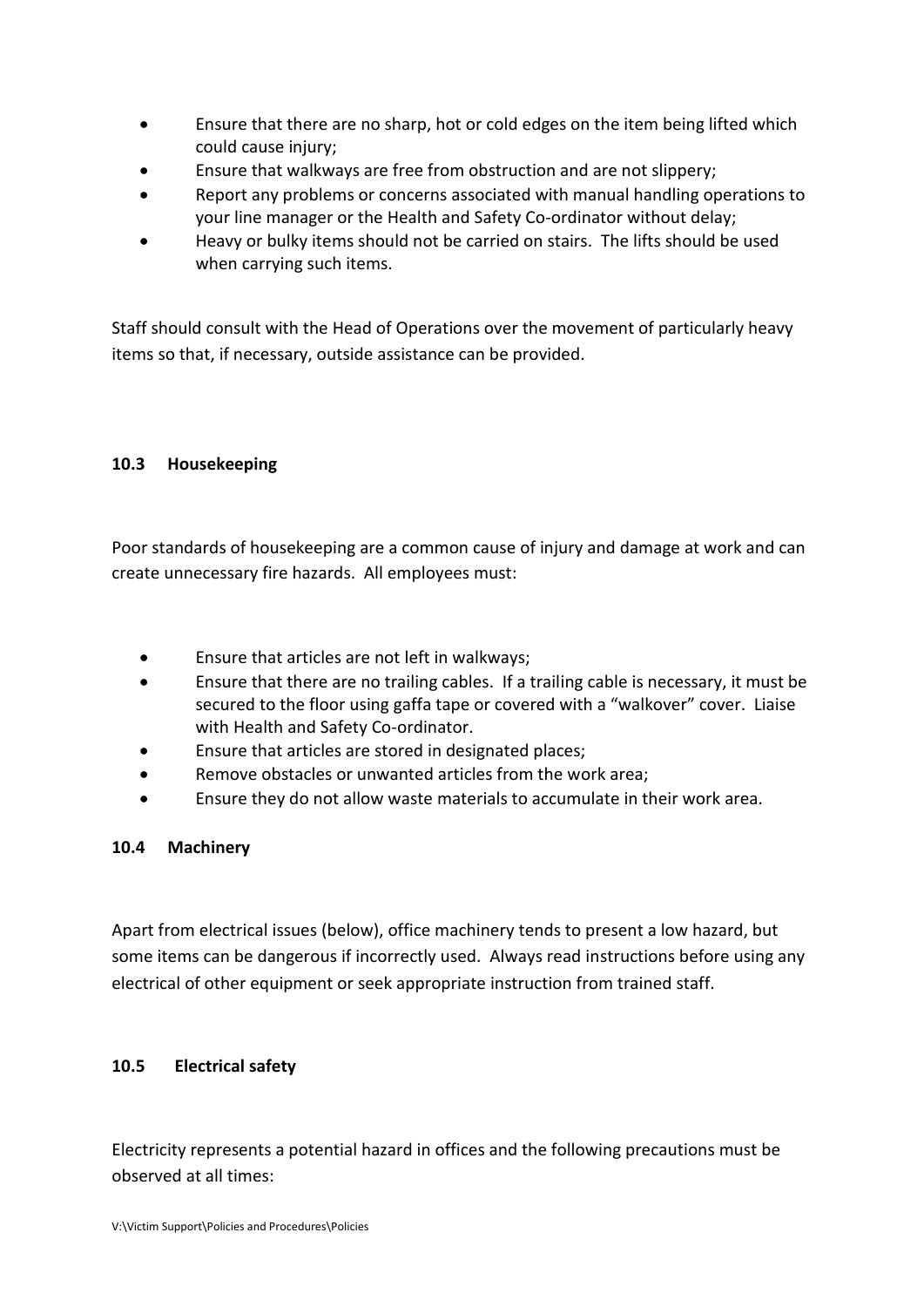- Users, as well as supervisors, should check electrical appliances regularly for signs of worn leads, broken plugs, etc, as a matter of routine;
- Any faults in portable or fixed electrical equipment must be reported to your line manager or the Health and Safety Coordinator immediately and appropriate action taken. Do not attempt to use the item in the meantime;
- Do not try to repair faulty equipment. The Health and Safety Coordinator will make appropriate arrangements for such repairs by a properly qualified individual;
- Never use electrical equipment in damp surroundings or where flammable vapours may be present;
- Do not overload electrical sockets. The use of adapters is discouraged and, wherever practicable, a suitable number of plugs and sockets should be provided;
- Electrical equipment should be switched of before being plugged in or having the plug removed;
- Electrical equipment must be switched off at the end of each working day;
- Liquid refreshments must not be placed where they can be knocked over onto electrical equipment;
- Desk lamps or other portable appliances which may cause a fire hazard must be swithed off when left unattended.

As part of its responsibilities as the owner of the Royal Court Building, the States Property Services will carry out testing of the Building's fixed wire installations every five years.

## **10.6 Workstation Assessments**

A workstation assessment will be carried out for all members of staff who request one. The assessment will determine what Display Screen Equipment each employee may require and will include an ergonomic assessment. The assessment will include recommendations on adjustments to existing chairs/seating or replacement of chairs that may be required.

## **10.7 Dangerous Substances**

Modern working methods involve the use of substances, principally chemicals, which may pose a risk to the health of the people using them.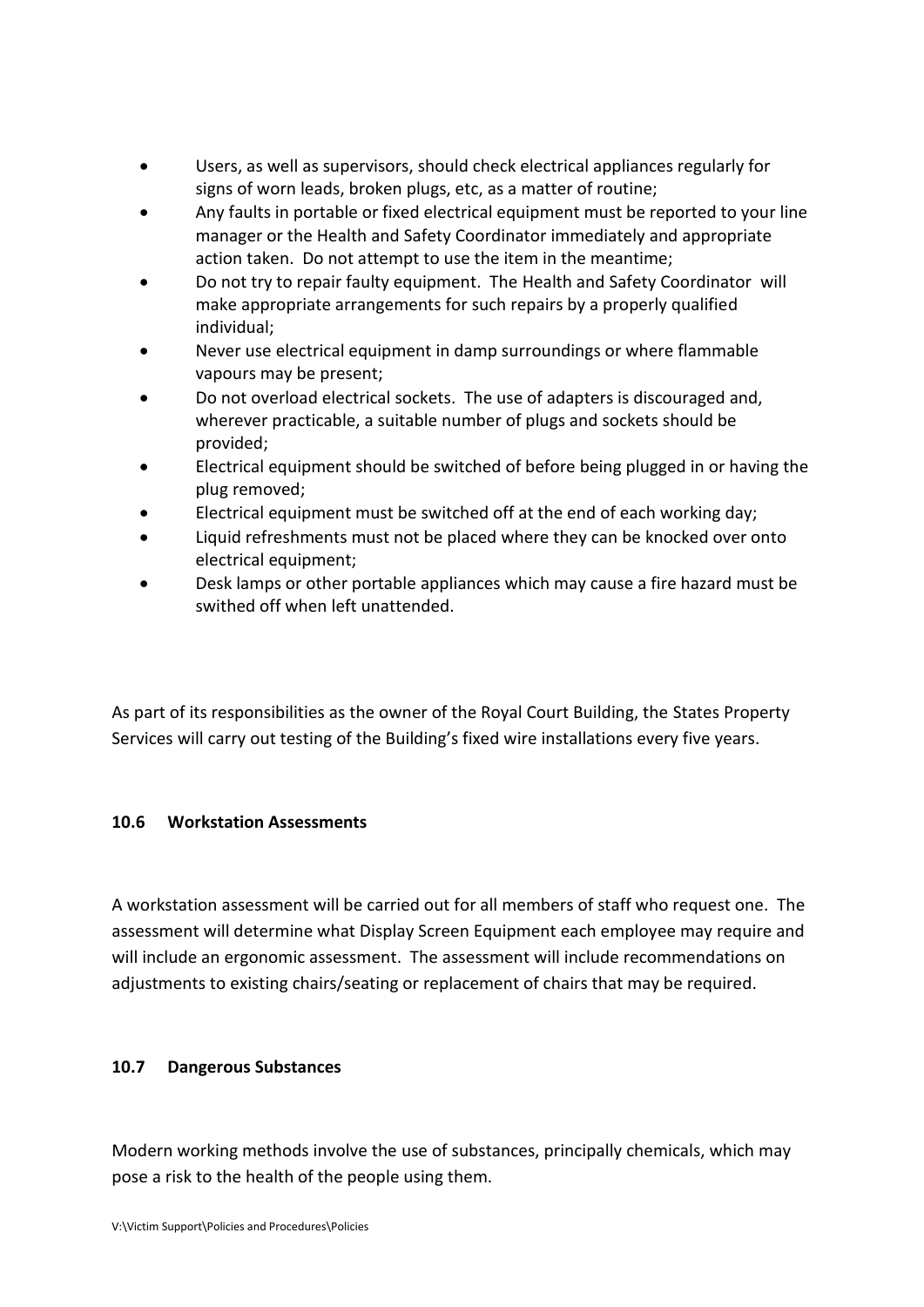Stocks of cleaning fluids or any other potentially dangerous substances must be kept safely stored in locked cupboards.

A COSHH (Control of Substances Hazardous to Health) Register is maintained by the Royal Court. This identifies substances in use around the Building which may be hazardous to health. For each substance, a Material Safety Data Sheet provided by the manufacturer is included in the Register that details matters such as what the risks are, how the substance can be safely handled and what action to take in the event of an accident involving the substance.

The Health and Safety Coordinator will ensure that the COSHH Register is updated on an annual basis. Copies of the Register are stored in the offices of the Health and Safety Coordinator (as part of the General Health and Safety Register).

It is Royal Court policy that the Cleaning staff undertakes periodic training in the use of hazardous substances.

## **10.8 Working at height**

In order to prevent falls of persons or objects from a height, the following measures should be taken:

- Under no circumstances should any wooden ladders or steps be used:
- All ladders and steps must be suitable for purpose.
- Ladders and steps must be checked for defects before use. Employees should check the sides for buckles or dents, that the rungs/steps are tight and that there are no dents or buckles in the rungs/steps. In the case of steps, check to ensure that the platform locates correctly (if applicable).
- The base of the ladder or steps should be set on firm and flat ground. The top should rest firmly against a support. Precautions to prevent the ladder from slipping should be taken;
- Do not overreach when using a ladder or steps.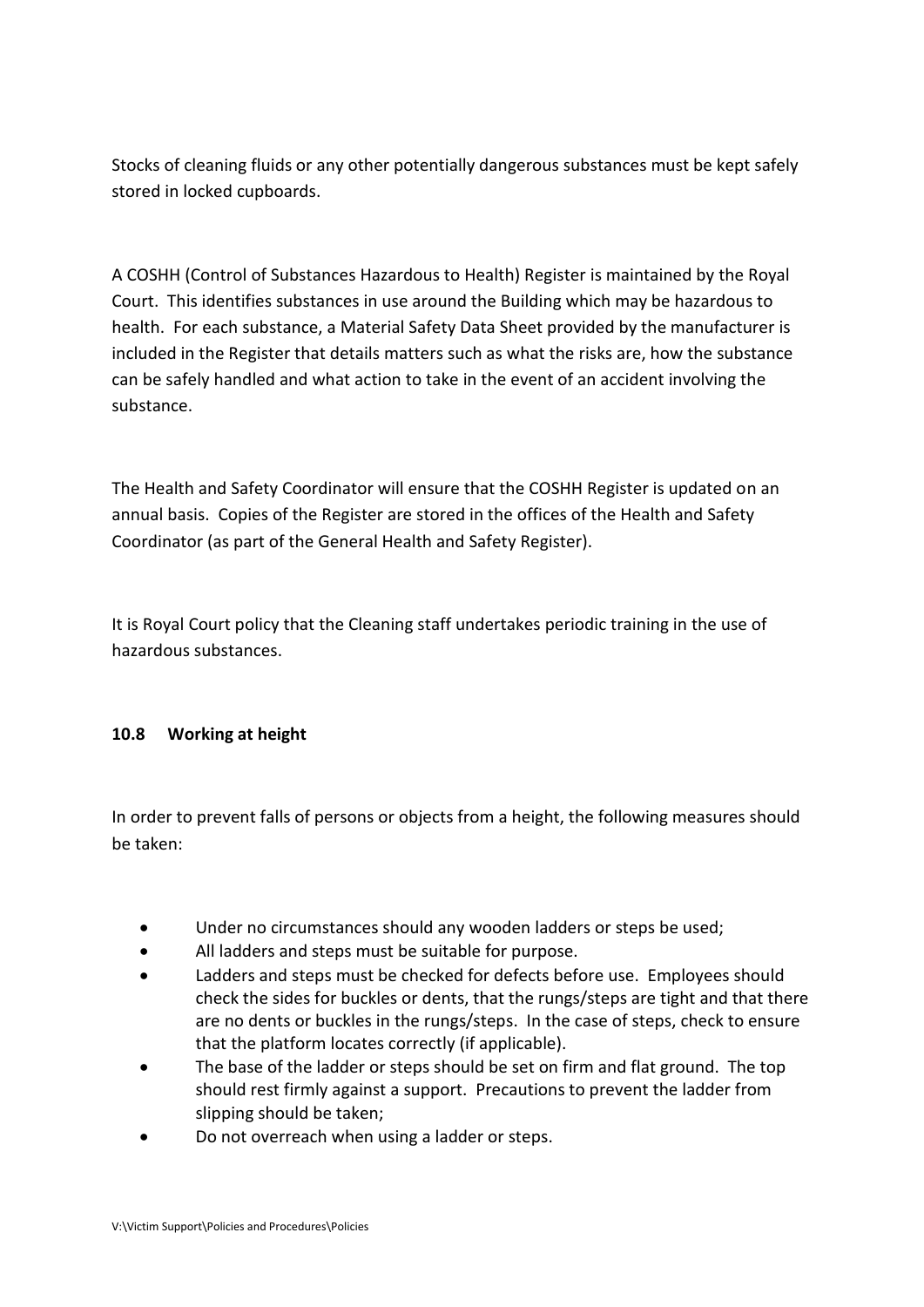#### **10.9 Environmental Issues**

The States Property Services undertakes annual testing of air and water quality within the Royal Court Building as part of its responsibilities as owner of the Building.

#### **10.10 Smoking**

Members of staff who wish to smoke shall only do so in the recognised areas on the outside of the building. When using those areas, burning cigarettes must not be left unattended and cigarette ends must always be properly extinguished and deposited in the metal containers provided. They must not be deposited with other waste.

#### **10.10.1 E-Cigarettes**

E-Cigarettes are not permitted to be used on the premises and can only be used in the designated areas as per 10.10

## **10.11 Office Furniture and Storage**

Some forms of damage or defect in office furniture can be considered to constitute a potentially hazardous or dangerous situation. Therefore, the existence of any such damage or defect should be reported to the Health and Safety Coordinator who will take appropriate action.

Filing cabinets should be filled from the bottom drawer upwards to minimise the risk of them toppling over. Cardboard storage boxes should not be stacked more than four high.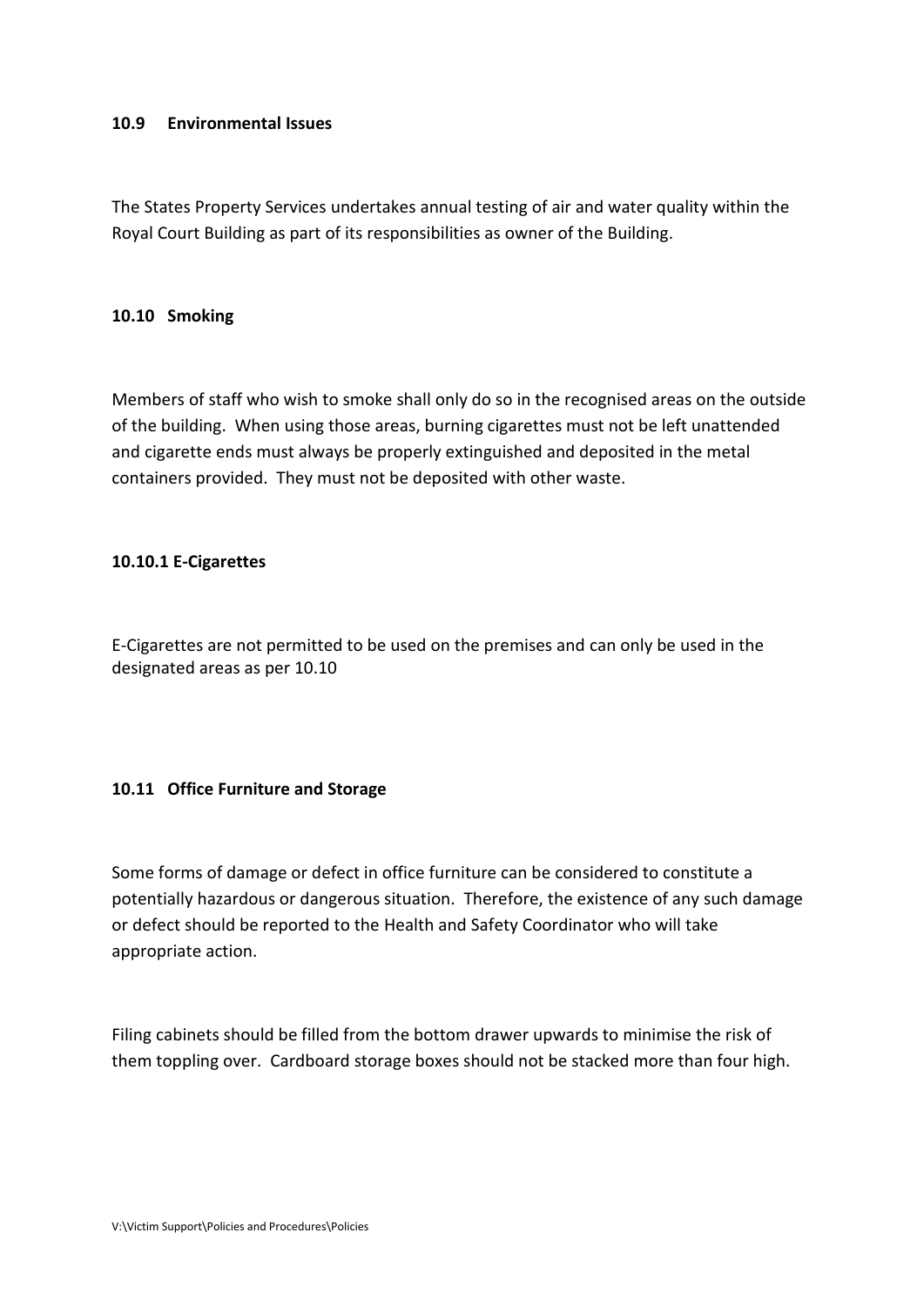## **10.12 Office Re-organisations**

Any office alterations, no matter how small, should first be discussed with the Health and Safety Coordinator. Such measures could have implications on the provision of electrical, fire safety, data and telecommunications services or impede circulation or evacuation routes.

## **10.13 First Aid**

The delegated person accountable for First Aid provision will be the CSO Supervisor. They will conduct a First Aid risk assessment which will determine how many First aiders are required and their distribution. First Aiders are responsible for taking prompt and appropriate action following any accident. They are also responsible for maintaining the contents of all First Aid kits within the building, including maintenance and testing of Defibrillators and the First Aid room itself.

#### **10.14 Other Issues**

Extra caution should be exercised when walking around the building and up/down staircases whilst carrying bundles of paperwork.

Take care in kitchen areas. Avoid wet floors and do not touch electrical equipment with wet hands.

Switch on electric lights whenever natural lighting is insufficient, especially on staircases and landings.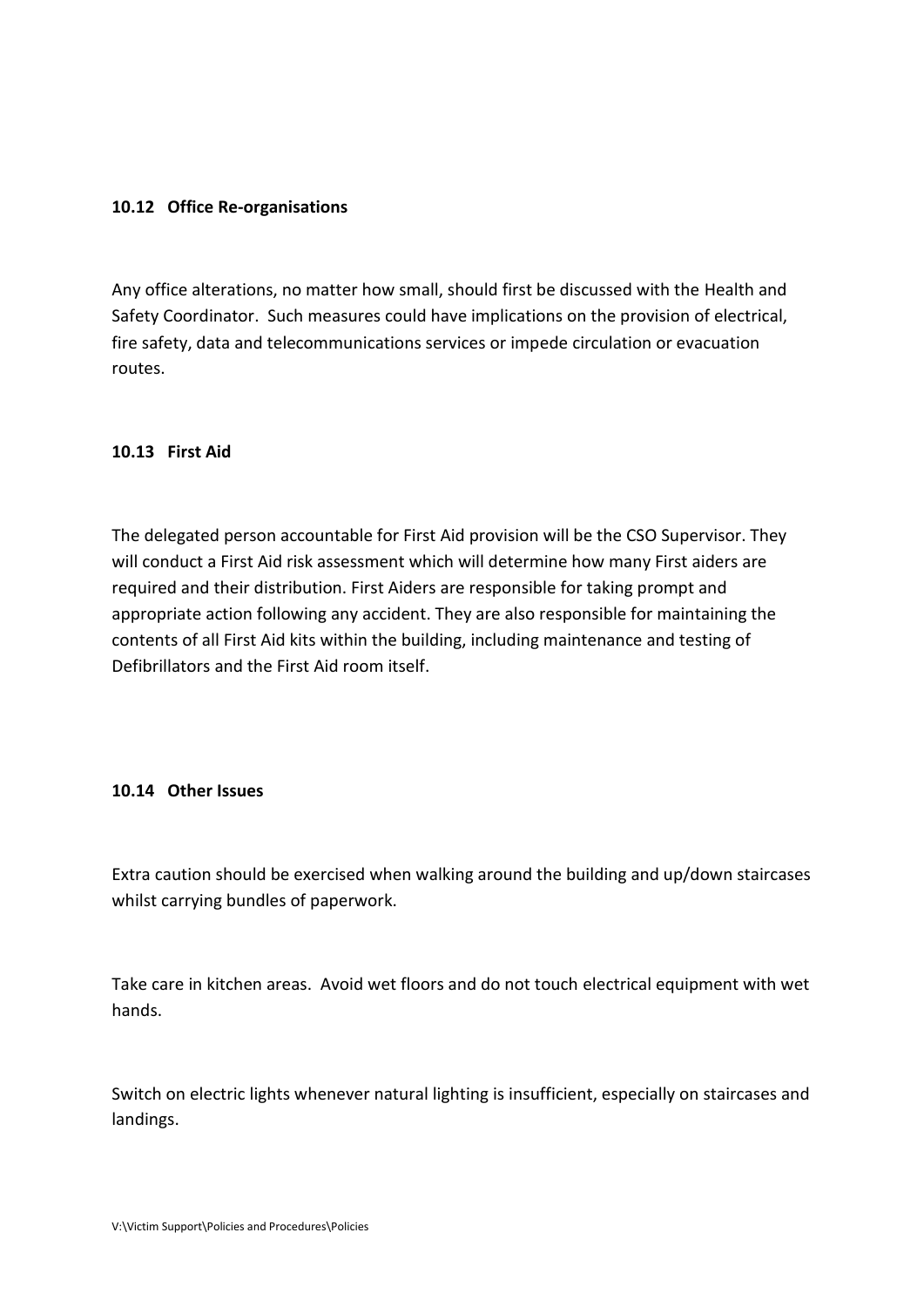## **11. EMERGENCY PREPARDNESS AND RESPONSE**

Procedures for the identification and response to potential emergency situations are also set out in the Critical Incidents Plan and the Business Continuity Plan. It will be ensured these plans are robust and practical and will be tested at least once a year.

After an emergency situation, accident or near miss, the plans will be reviewed in light of the incident.

## **12. LONE WORKING**

An employee shall be deemed to be working alone if they are working alone outside of normal working hours or if there is a chance of not having contact with any person for more than 2 hours whilst at work. See Lone Working Policy on Royal Court drive.

## **13. GENERAL FIRE SAFETY**

All members of staff are required to familiarise themselves with Fire Safety Policy and Procedures in operation within the Royal Court Building. Copies of the Fire Safety Procedures are displayed throughout the general office areas of the Building. They are available from the Head of Operations and on the Royal Court drive and will be made available to all new members of staff.

## **14. COURT SECURITY**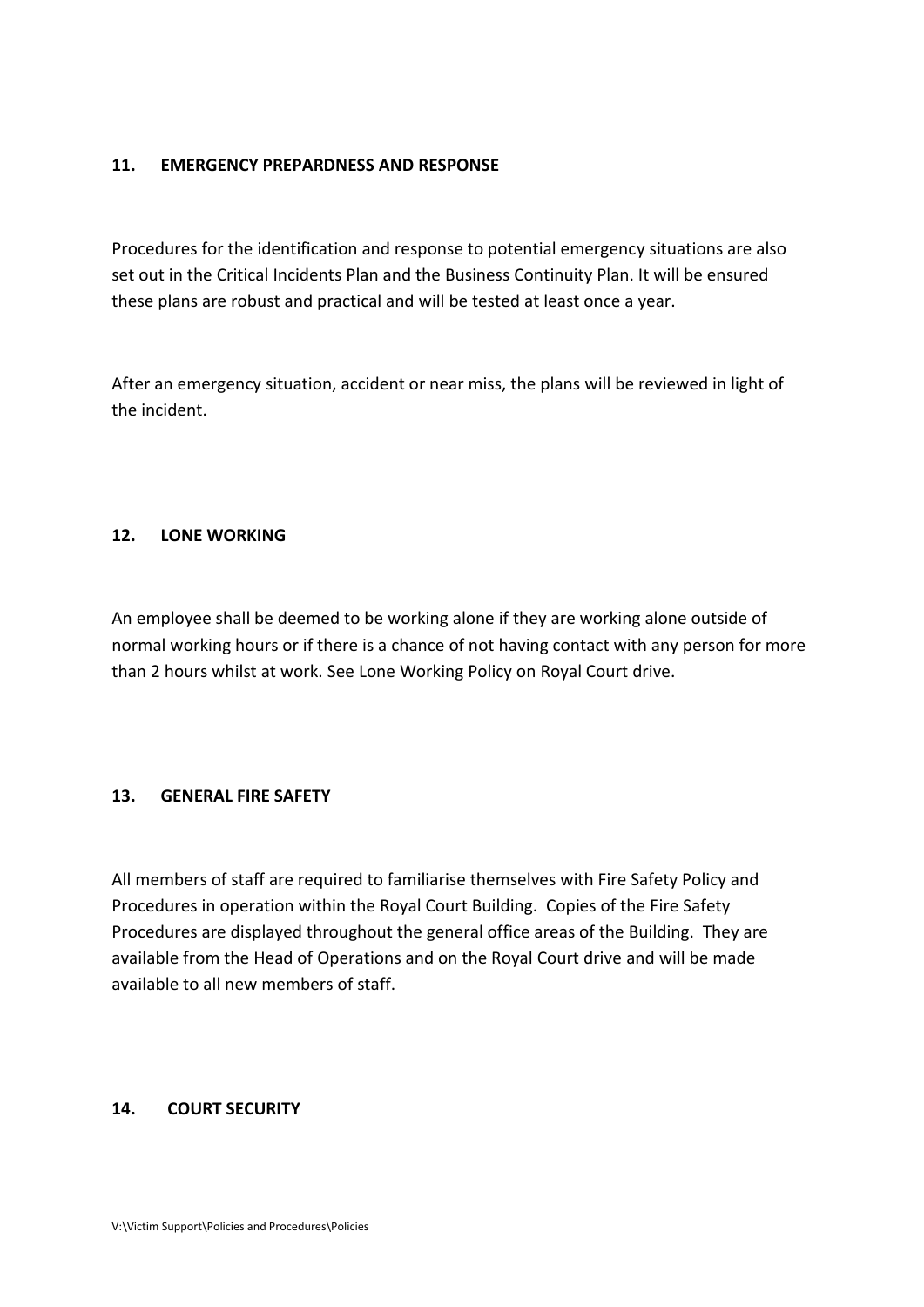Court Security Officers (CSO) are employed to operate a range of security systems and procedures at the Royal Court buildings to safeguard the building and to provide for the safety and security of all Court users, including the Judiciary, Jurats, States Members, staff, members of the public, witnesses and defendants. Overall responsibility for Security rests with the Head of Operations, and a separate Security Review and risk assessment process is being conducted to address all elements of Security which will link in with this document.

(SEE ALSO LONE WORKING POLICY AND PMVA POLICY)

## **15. TRAINING**

The Head of Operations will complete an appropriate Occupational Health and Safety course.

Training in manual handling and in the use of hazardous substances will be organised, as appropriate, for new members of staff.

Relevant managers will be provided training in the undertaking of risk assessments.

The CSO Supervisor will ensure those trained in First Aid maintain their qualifications with relevant training.

Breakaway training will be organised for new Court Security Officers and Court Ushers and for new members of staff within the Office of HM Sheriff. It will be a requirement that these staff attend refresher training in this area no less than every two years.

A record of training will be maintained on the Royal Court drive.

## **16. ACCIDENT AND NEAR MISS INCIDENT REPORTING**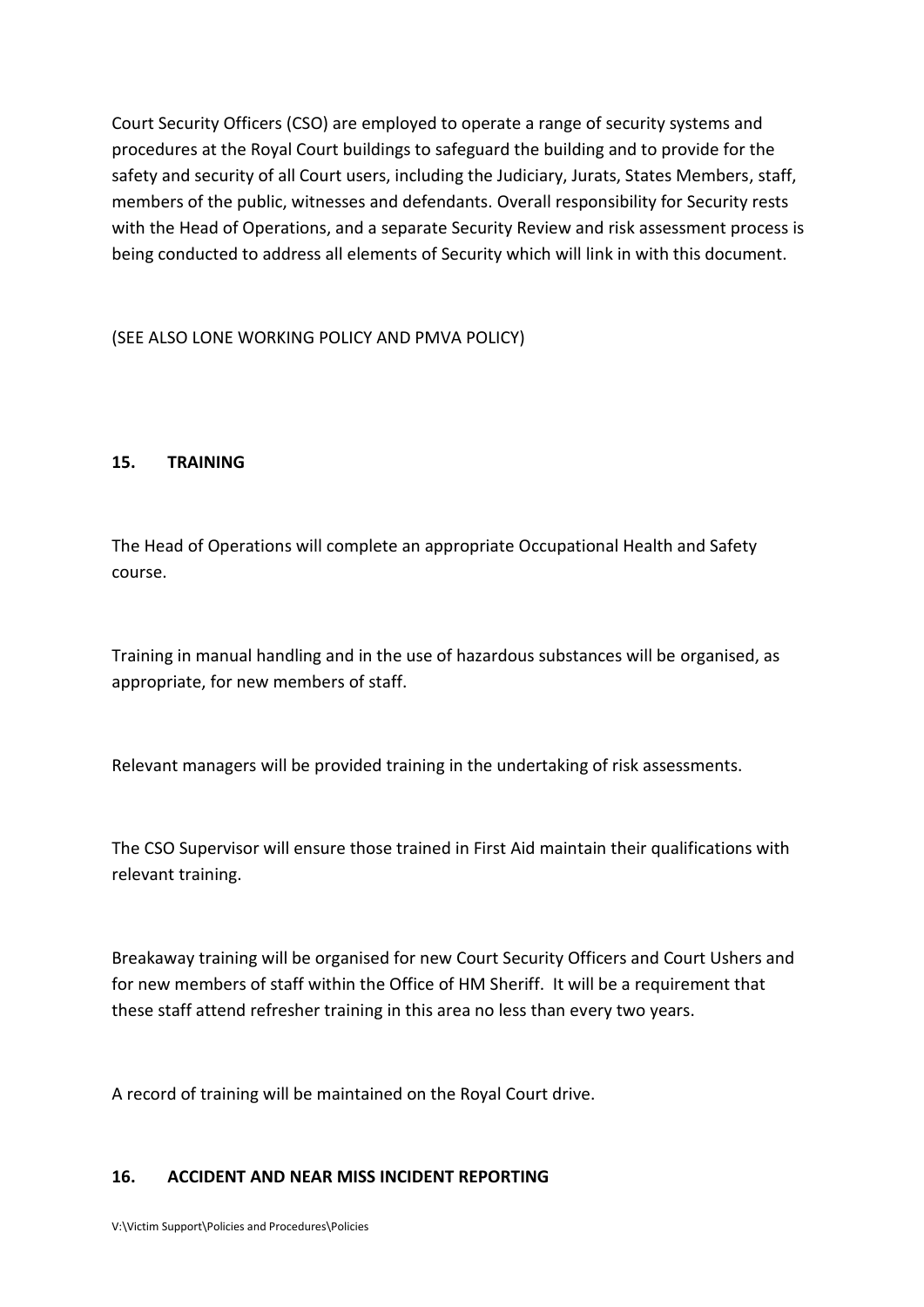All accidents and near miss incidents must be reported. This will be done centrally on The Bridge when that element of the site is operational.

## **17. REVIEW**

This policy will be kept up to date as the nature, size and activities of the Royal Court evolves. To ensure this, the Policy and the way that it operates will be reviewed at least annually as a minimum, and as per the elements listed in Section 8.

Gregg Stuart Head of Operations

Date 11/10/19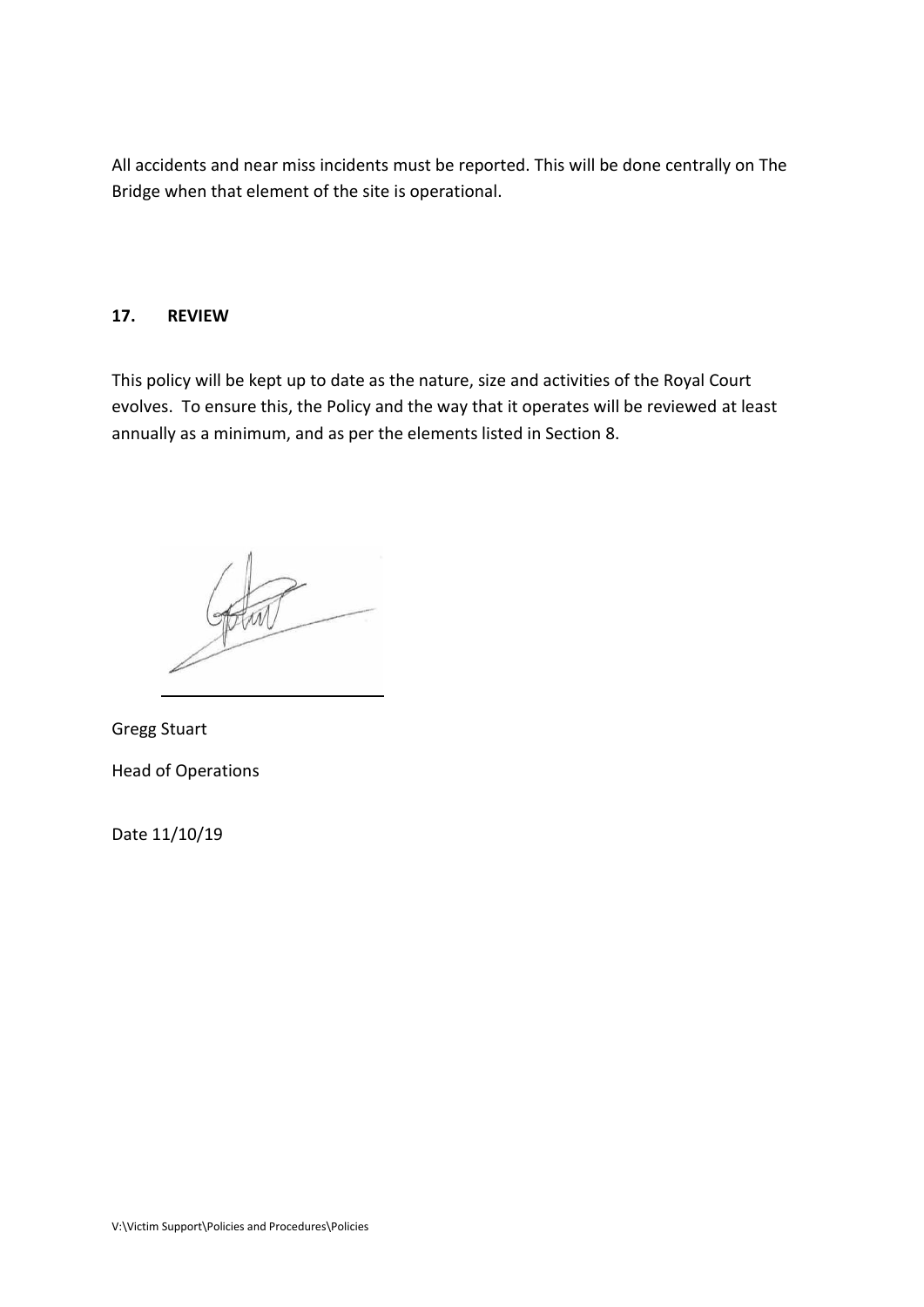## **APPENDIX 1**

## **Royal Court Health and Safety sub group (Joint Management quarterly meeting)**

## **Purpose and Objectives;**

The Royal Court Health and Safety sub group (quarterly Management meeting) will assist the Court's Senior Management Team in dealing with Health and Safety issues and encourage all Court Users (Staff, Judiciary, Contractors and visitors to the building) to work and act safely.

## **Terms of reference**

Day to day Health and Safety matters will continue to be dealt with locally, as they arise.

The sub group will consider the following issues relating to Health and Safety including;

- Any change which may have a substantial affect on Health and Safety matters;
- The planning of health and safety training
- Incident reports, and recommendations for improvements.
- The health and safety consequences of introducing new technology.
- Arrangements for reporting the outcome of meetings to employees

Meetings are to be held quarterly.

Standing items for the agenda are listed below, other items will be added as necessary.

- Statistics on accident records, ill health and sickness absence;
- Accident investigations and subsequent action;
- The reports of the quarterly workplace health-and-safety checks and such other inspections that may be carried out by enforcing authorities, management or other health and safety representatives;
- Risk assessments;
- Health and safety training;
- Emergency procedures;
- Changes in the workplace affecting the health, safety and welfare of employees; and
- Health and Safety communications and publicity in the workplace.

Minutes of the meeting will be circulated and any relevant matters relating to Health and Safety will be circulated to staff.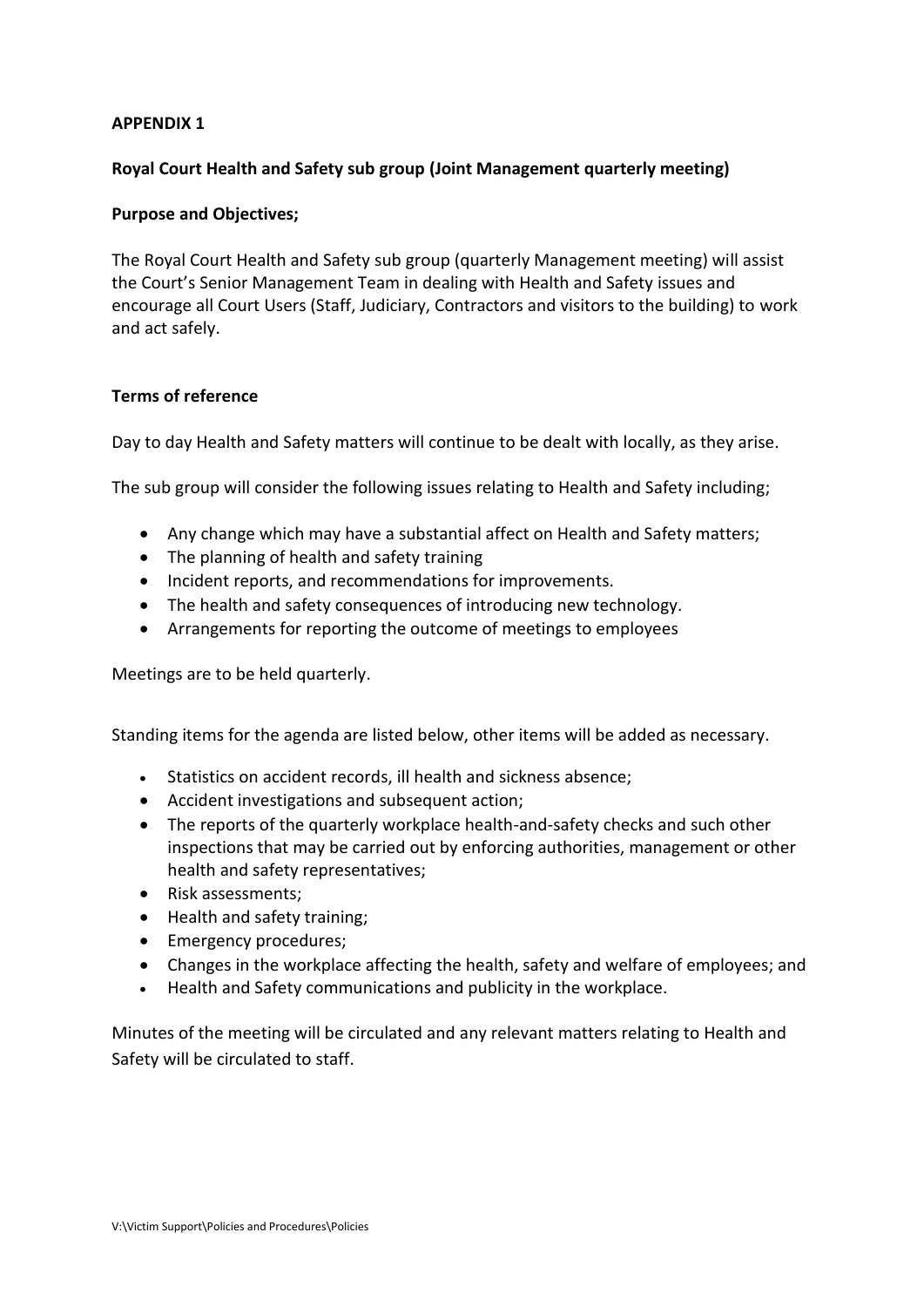Specific areas of management responsibility:

## **HM Greffier**

- Provide Leadership and promote a positive health and safety culture throughout the organisation by considering the impact on health and safety when developing business plans and implementing key strategic business initiatives
- Ensure appointment of a Health and Safety lead to confirm the Royal Court meets its obligations in this area
- Review health and safety performance and ensure that preventative and corrective actions are taken where necessary as part of regular meetings of the Senior Management Team.

## **Head of Operations**

- Delegated responsibility from HM Greffier to lead on Health and Safety on behalf of the Court.
- Provide leadership and promote a positive culture throughout the organisation
- Ensure that their staff are competent in order to meet legal obligations, the health and safety policy commitments and their delegated responsibilities
- Introduce and maintain H&S dialogue within non "H&S" meetings and discussion sessions
- Review the H&S risk register at least quarterly and where necessary confirm that actions to mitigate significant risk are being managed.
- Ensure that accidents, near miss incidents and cases of work related ill-health are reported and investigated to determine the root causes and to identify and implement the action required to minimise the likelihood of reoccurrence.
- Provide sufficient budgetary funding and other resource to fulfil the requirements of health and safety management.
- Provide line management to HM Sheriff, the Registrar, Project and Operations Manager and Finance Manager in their risk assessment process for their departments.

## **Senior Deputy Greffier**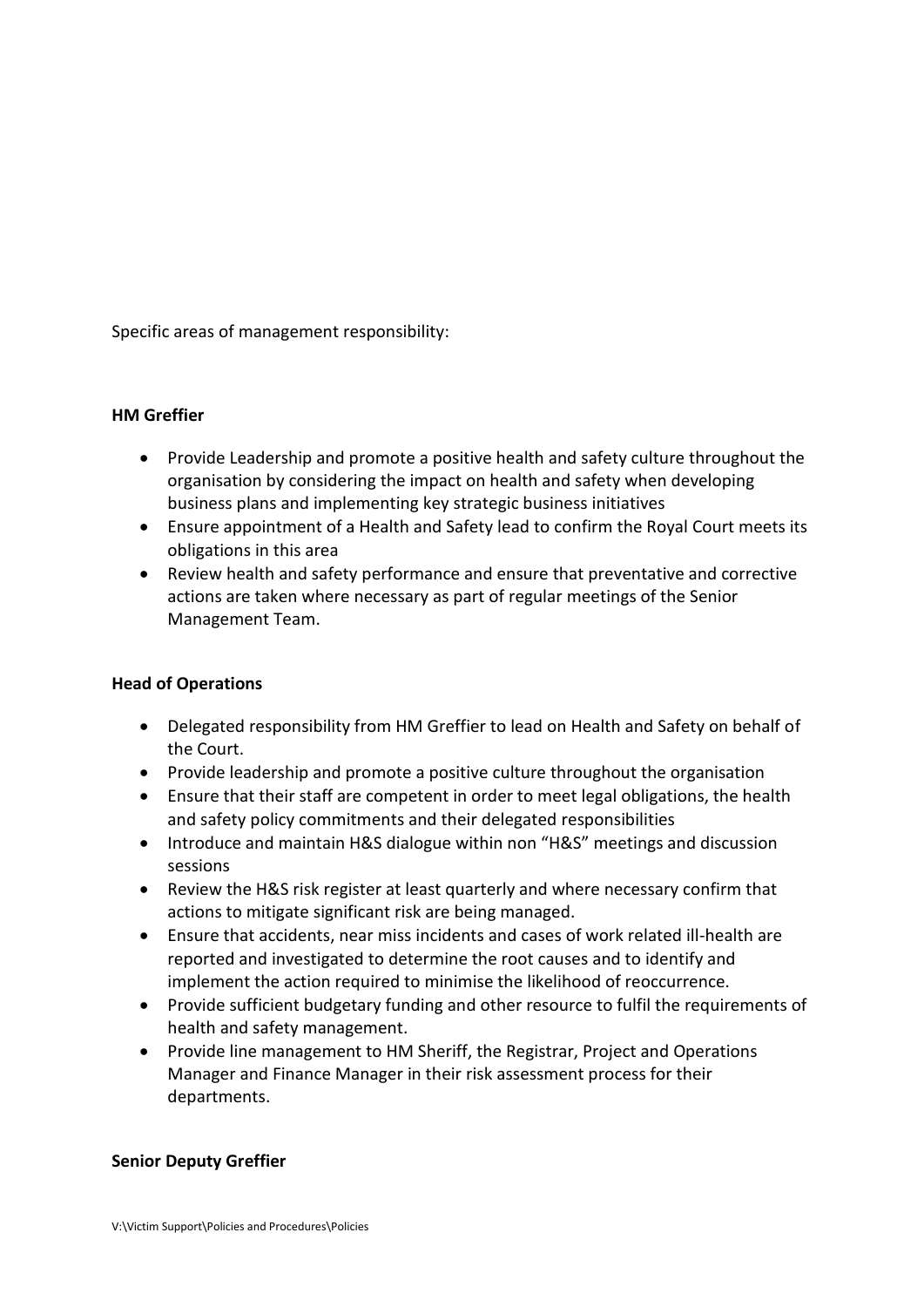- Ensure that their staff are competent in order to meet legal obligations, the health and safety policy commitments and their delegated responsibilities
- Have documented risk assessments in place to manage actions undertaken by their staff
- Ensure staff have received relevant training, which is current and maintained.
- In conjunction with other managers ensure the court rooms are a safe working environment
- Ensure that adequate arrangements are in place throughout their area of responsibility for meeting the commitments contained in the Health and Safety Policy by implementing the documented health and safety procedures and guidance relevant to their activities and operational risks

## **Secretary to the Bailiff**

- Ensure that their staff are competent in order to meet legal obligations, the health and safety policy commitments and their delegated responsibilities
- Ensure staff have received relevant training, which is current and maintained.
- Have documented risk assessments in place to manage actions undertaken by their staff
- Have documented risk assessments in place to manage actions undertaken by the Bailiff & Deputy Bailiff in all roles of the position. (Civic, Parliamentary and Judicial)
- In conjunction with other Court managers ensure the court rooms are a safe working environment for the Judiciary
- Ensure that adequate arrangements are in place throughout their area of responsibility for meeting the commitments contained in the Health and Safety Policy by implementing the documented health and safety procedures and guidance relevant to their activities and operational risks

## **Principal Officer of SACC (or States Greffier when appointed)**

- Ensure that their staff are competent in order to meet legal obligations, the health and safety policy commitments and their delegated responsibilities
- In conjunction with other Court managers ensure the States of Deliberation are a safe working environment for the Deputies through a documented risk assessment process
- Ensure that adequate arrangements are in place throughout their area of responsibility for meeting the commitments contained in the Health and Safety Policy by implementing the documented health and safety procedures and guidance relevant to their activities and operational risks

## **HM Sheriff, Head of Registration, Operations and Project Manager and Finance Manager**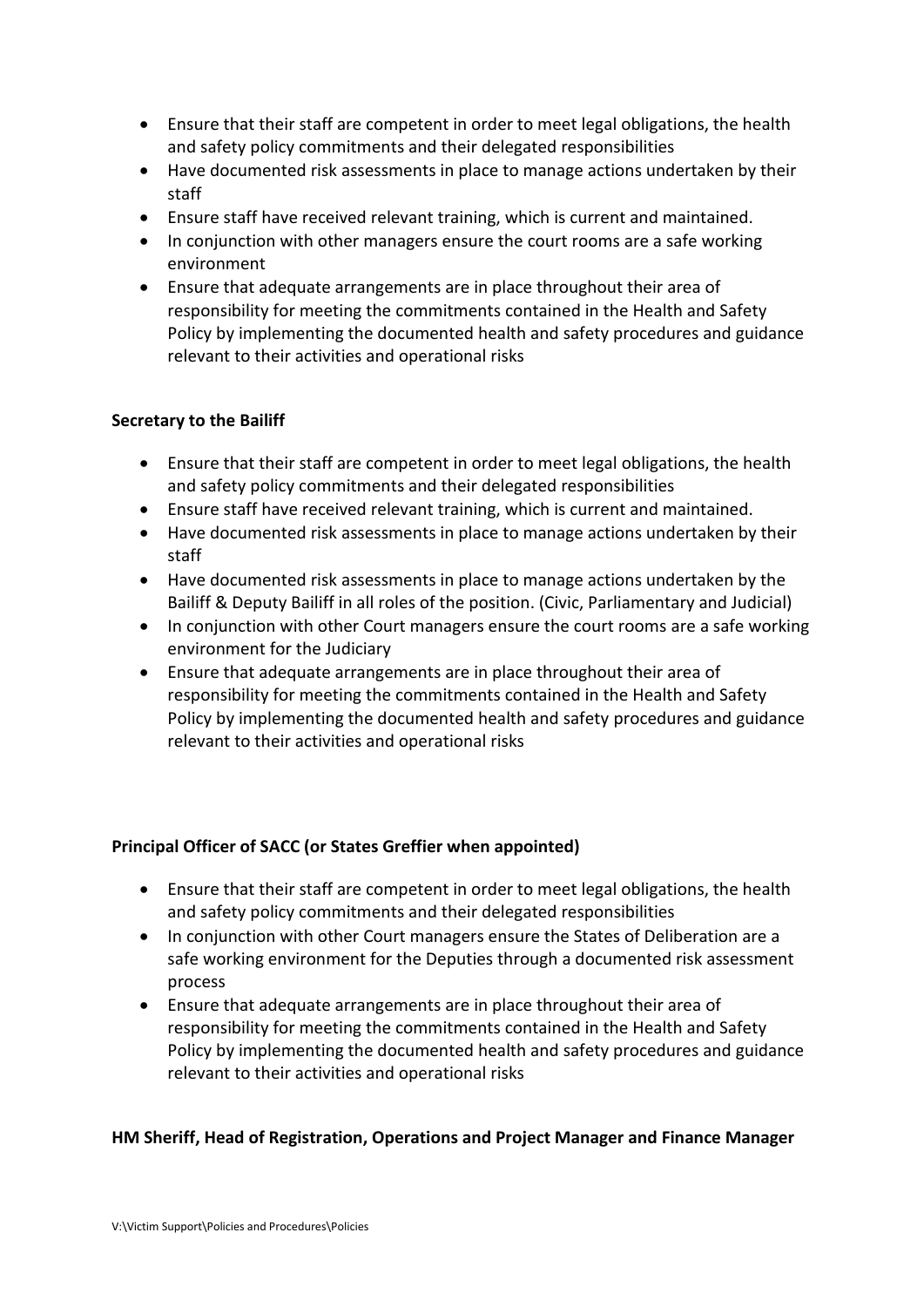- Ensure that their staff are competent in order to meet legal obligations, the health and safety policy commitments and their delegated responsibilities
- Ensure staff have received relevant training, which is current and maintained.
- Have documented risk assessments in place to manage actions undertaken by their staff

## **Health and Safety Manager**

- Provide governance and advice for the effective management of health and safety risks arising from activities by developing and maintaining Health & Safety, and ensuring consistency with agreed best practice and States of Guernsey requirements.
- Develop and maintain health and safety procedures and guidance relevant to the activities and operational risks
- Promote co-operation between individuals to share knowledge and best practice for the management of operational health and safety risks.
- Coordinate audit processes on the site and maintain the audit programme.
- Advise on the setting of health and safety objectives
- Participate in the conduct of health and safety reviews annually
- Maintain safety records and lead investigations into breaches with Head of Operations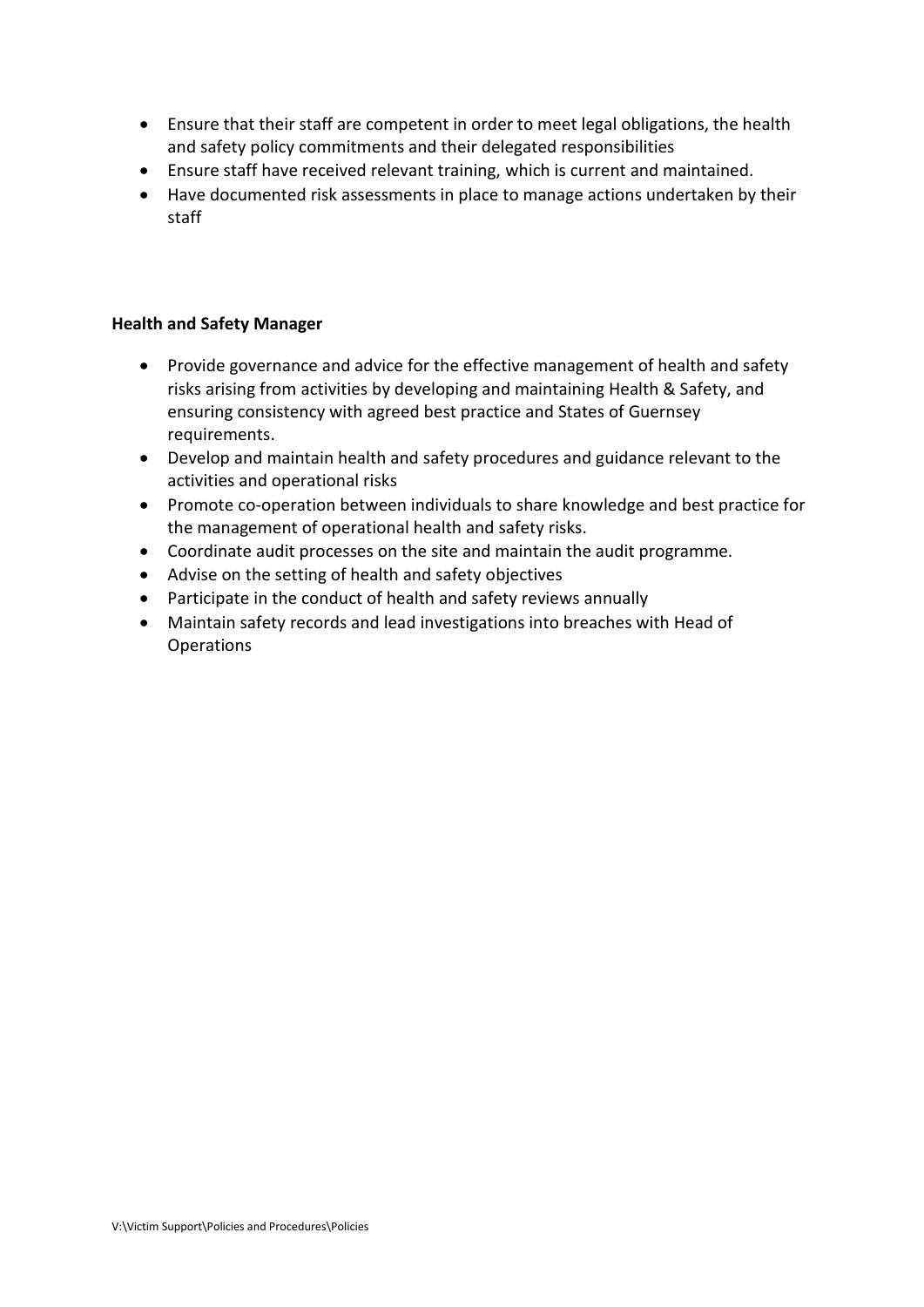## **APPENDIX 2**

## **Health and Safety Checklist**

| Name of person appointed for<br>inspection |  |
|--------------------------------------------|--|
| Date of inspection                         |  |
| Premises:                                  |  |

|    | <b>HOUSEKEEPING</b>                                       |            |    |                |                              |
|----|-----------------------------------------------------------|------------|----|----------------|------------------------------|
|    |                                                           | <b>Yes</b> | No | <b>Comment</b> | <b>Action</b><br><b>Date</b> |
| 1. | Is the general housekeeping<br>satisfactory?              |            |    |                |                              |
| 2. | Are the floors clean and uncluttered?                     |            |    |                |                              |
| 3. | Are the passageways clear?                                |            |    |                |                              |
| 4. | Is the front entrance slip & trip free?                   |            |    |                |                              |
| 5. | Is there adequate storage space for<br>archive materials? |            |    |                |                              |
| 6. | Are glass panels clean and<br>undamaged?                  |            |    |                |                              |

|                | <b>ELECTRICS</b>                                  |  |                |                              |
|----------------|---------------------------------------------------|--|----------------|------------------------------|
|                |                                                   |  | Yes No Comment | <b>Action</b><br><b>Date</b> |
| $\mathbf{1}$ . | Are all wire cable tied to avoid trip<br>hazards? |  |                |                              |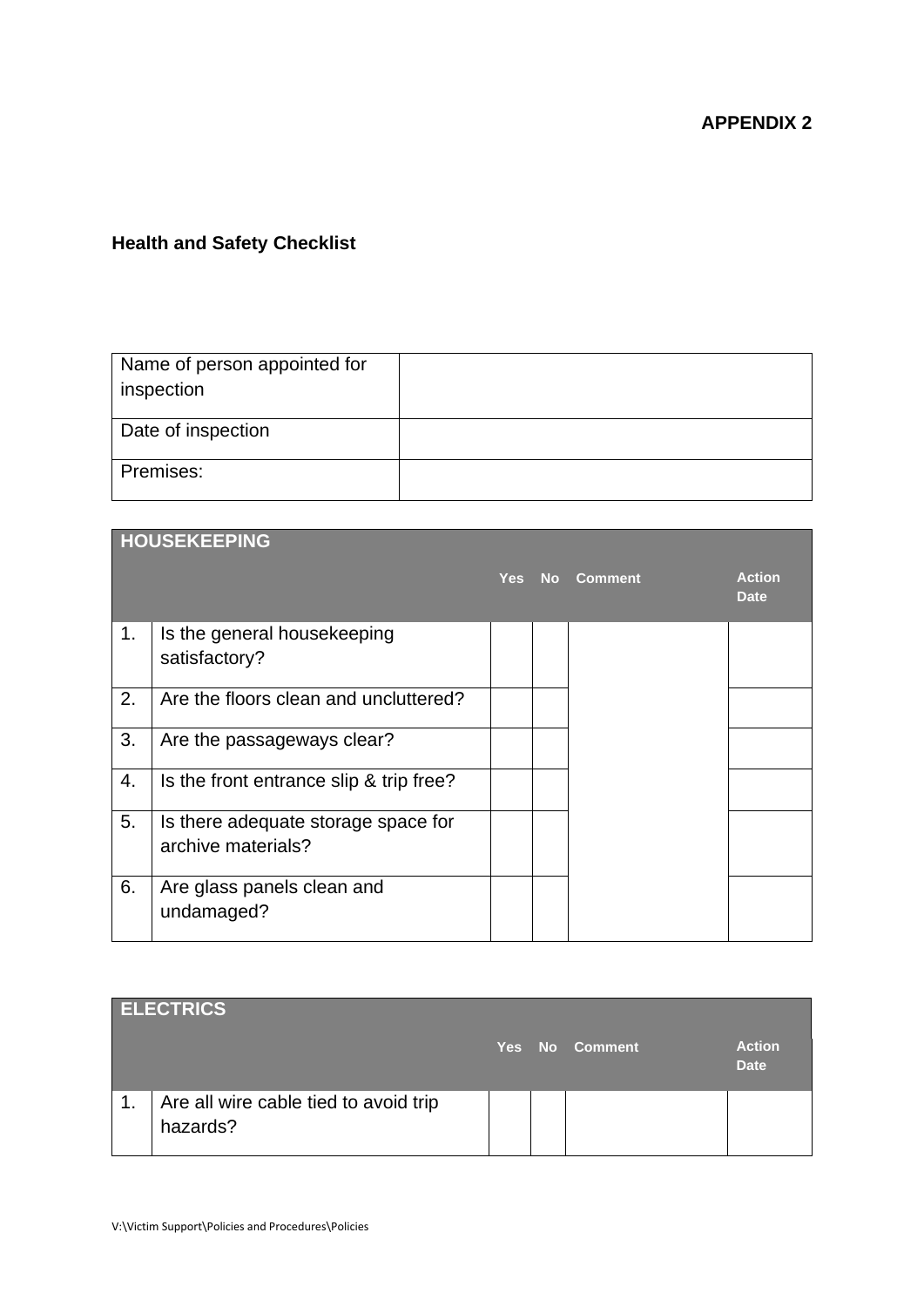| Are all electrics in good order $-$ no<br>frayed wires, broken plugs, cracks<br>etc? |  |  |
|--------------------------------------------------------------------------------------|--|--|
| Are any multiple adaptors used and<br>are they suitable?                             |  |  |

|    | <b>HEATING &amp; VENTILATION</b>                                 |            |      |                |                              |  |  |
|----|------------------------------------------------------------------|------------|------|----------------|------------------------------|--|--|
|    |                                                                  | <b>Yes</b> | - No | <b>Comment</b> | <b>Action</b><br><b>Date</b> |  |  |
| 1. | Would you consider the temperature to<br>be satisfactory?        |            |      |                |                              |  |  |
| 2. | Is the temperature at least 16C° within<br>1hr of start of work? |            |      |                |                              |  |  |
| 3. | Are the premises adequately<br>ventilated?                       |            |      |                |                              |  |  |

|    | <b>LIGHTING</b>                                       |            |       |                |                              |
|----|-------------------------------------------------------|------------|-------|----------------|------------------------------|
|    |                                                       | <b>Yes</b> | No No | <b>Comment</b> | <b>Action</b><br><b>Date</b> |
| 1. | Is the general lighting adequate?                     |            |       |                |                              |
| 2. | Are stairways adequately lit?                         |            |       |                |                              |
| 3. | Do windows have appropriate means<br>to reduce glare? |            |       |                |                              |

|    | <b>CONVENIENCES &amp; ACCOMMODATION FOR CLOTHING</b>   |     |           |                |                              |
|----|--------------------------------------------------------|-----|-----------|----------------|------------------------------|
|    |                                                        | Yes | <b>No</b> | <b>Comment</b> | <b>Action</b><br><b>Date</b> |
| 1. | Are they (WCs & WHBs) kept clean &<br>flushed?         |     |           |                |                              |
| 2. | Are lavatory pans & WHB free from<br>cracks and chips? |     |           |                |                              |
| 3. | Do soap dispensers work?                               |     |           |                |                              |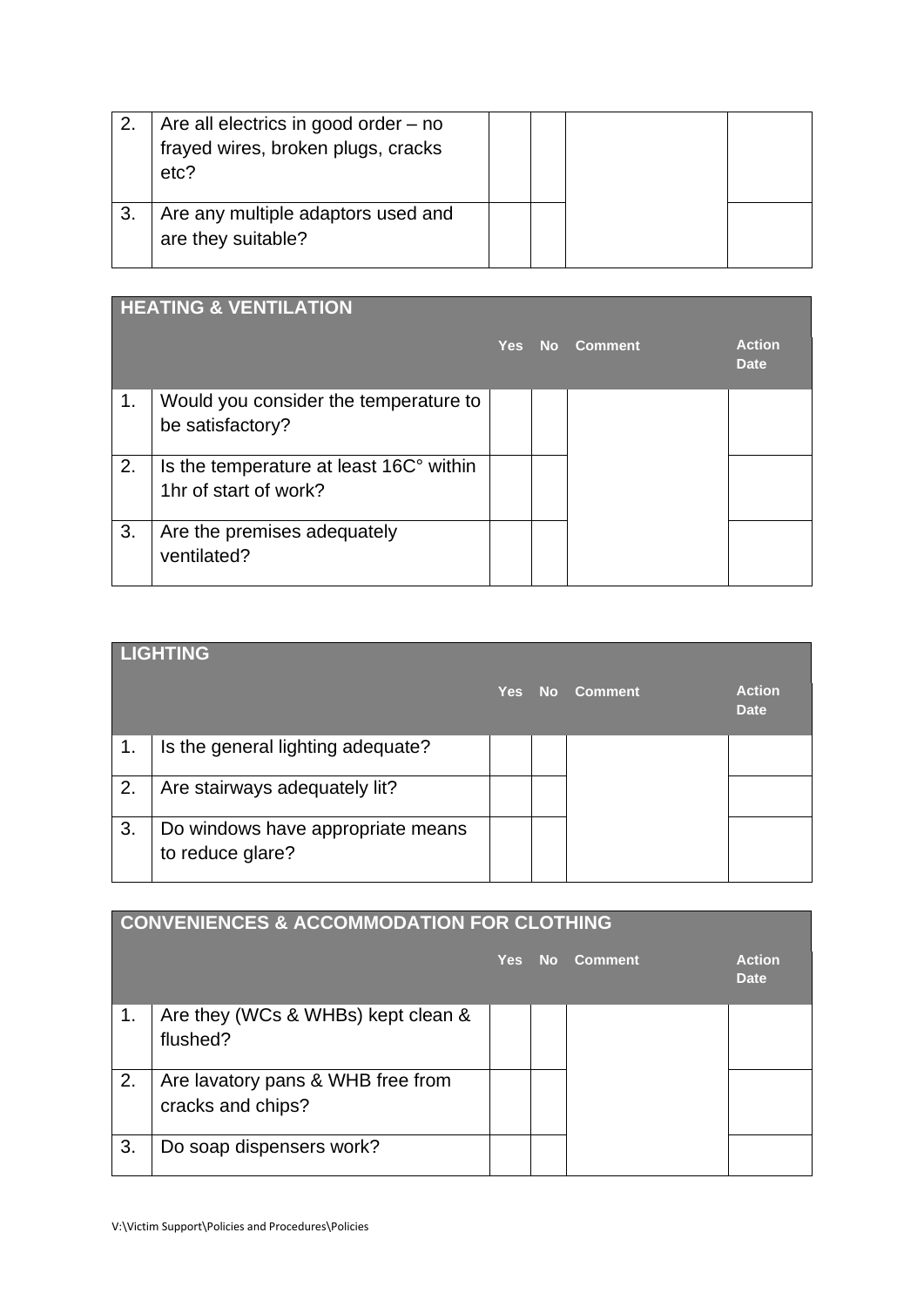|    | Are hand drying facilities adequate<br>and working?                    |  |  |
|----|------------------------------------------------------------------------|--|--|
| 5. | Is there provision for safe disposal of<br>STs in the ladies lavatory? |  |  |
| 6. | Are facilities provide for storing<br>outdoor clothing?                |  |  |

| <b>DSE</b> |                                                                                         |  | Yes No Comment | <b>Action</b><br><b>Date</b> |
|------------|-----------------------------------------------------------------------------------------|--|----------------|------------------------------|
| 1.         | Are any workstations poorly set up?                                                     |  |                |                              |
| 2.         | Have you received any complaints of<br>neck /shoulder ache or discomfort<br>from users? |  |                |                              |
| 3.         | Have any employees complained of<br>headaches or eye strain?                            |  |                |                              |

|    | <b>ACCESS EQUIPMENT</b>                                 |            |           |                |                              |
|----|---------------------------------------------------------|------------|-----------|----------------|------------------------------|
|    |                                                         | <b>Yes</b> | <b>No</b> | <b>Comment</b> | <b>Action</b><br><b>Date</b> |
|    | Are hop ups and stepladders entered<br>into ladder log? |            |           |                |                              |
| 2. | Is the equipment in good condition?                     |            |           |                |                              |

|                | <b>FIRST AID FACILITIES</b>                           |  |                |                              |
|----------------|-------------------------------------------------------|--|----------------|------------------------------|
|                |                                                       |  | Yes No Comment | <b>Action</b><br><b>Date</b> |
| $\mathbf{1}$ . | Are first aid kits available and properly<br>stocked? |  |                |                              |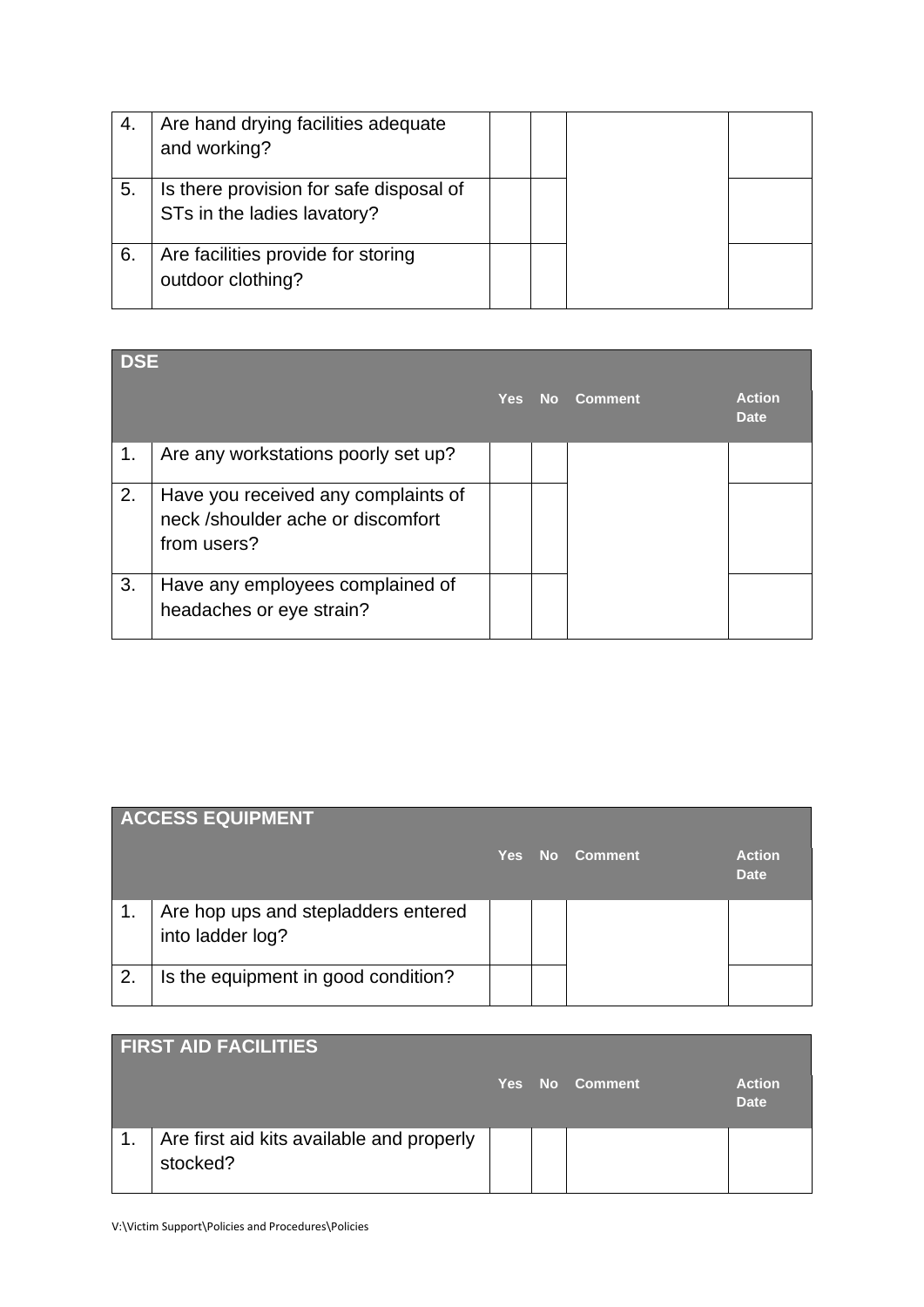| Are they accessible?                                      |  |  |
|-----------------------------------------------------------|--|--|
| Is there a notice stating the First-<br>Aiders in charge? |  |  |

| <b>FIRE</b> |                                                                                 |            |    |                |                              |
|-------------|---------------------------------------------------------------------------------|------------|----|----------------|------------------------------|
|             |                                                                                 | <b>Yes</b> | No | <b>Comment</b> | <b>Action</b><br><b>Date</b> |
| 1.          | Are the doors free from chocks,<br>blocks, or other items keeping them<br>open? |            |    |                |                              |
| 2.          | Does the door release mechanism<br>work on automatic fire doors?                |            |    |                |                              |
| 3.          | Are fire doors closed at all times?                                             |            |    |                |                              |
| 4.          | Are direction signs easily visible?                                             |            |    |                |                              |
| 5.          | Are there clearly marked instructions<br>indicating assembly points?            |            |    |                |                              |
| 6.          | Are fire extinguishers accessible and<br>correctly positioned?                  |            |    |                |                              |
| 7.          | Has a fire drill been held in the last 12<br>months?                            |            |    |                |                              |

|    | <b>ANY OTHER HAZARDS</b> |  |                |                              |
|----|--------------------------|--|----------------|------------------------------|
|    |                          |  | Yes No Comment | <b>Action</b><br><b>Date</b> |
| 1. |                          |  |                |                              |
| 2. |                          |  |                |                              |
| 3. |                          |  |                |                              |
| 4. |                          |  |                |                              |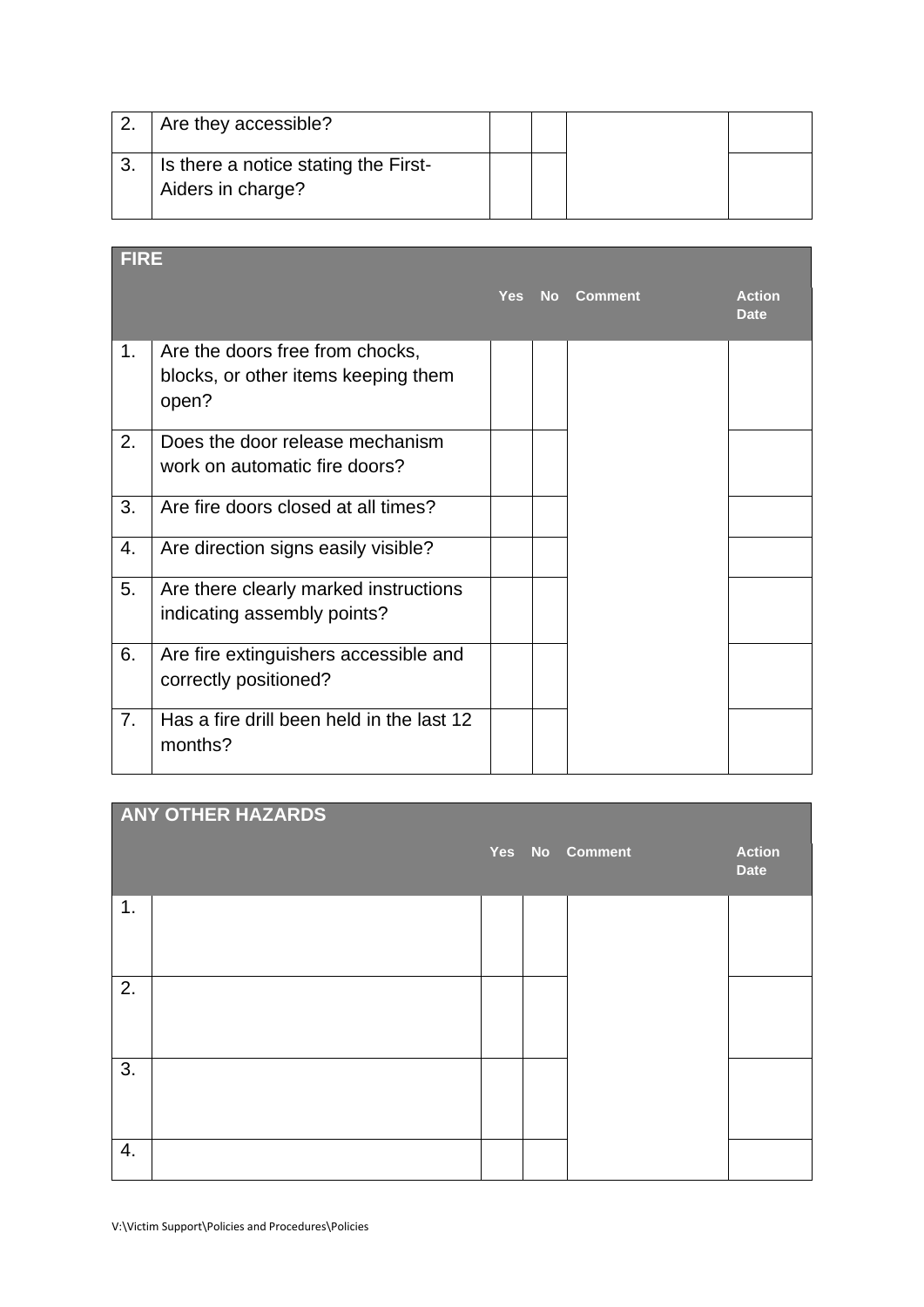| Signature of Inspector: |  |
|-------------------------|--|
| Date:                   |  |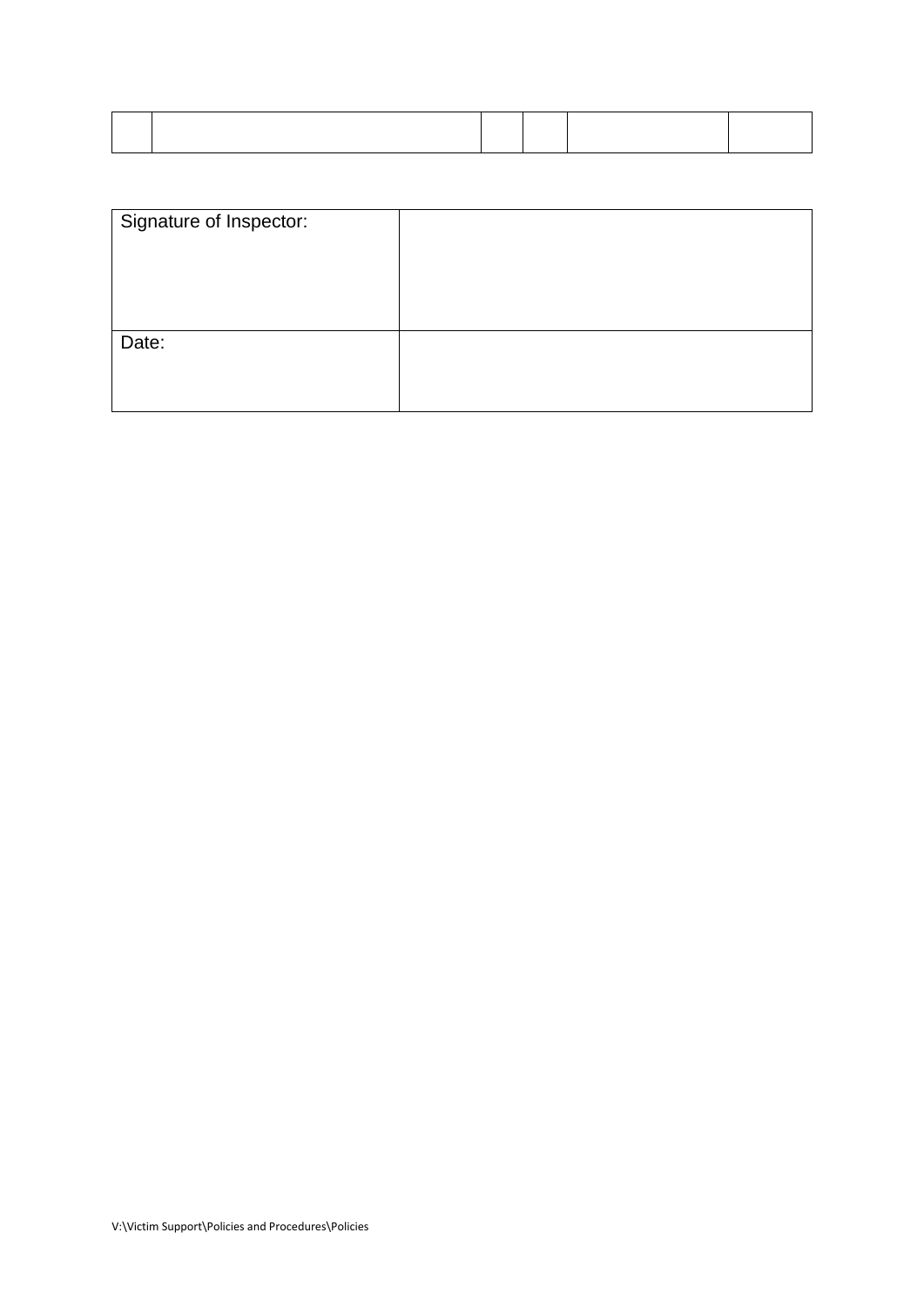## **Appendix 3 Roles and Responsibilities**

The below members of staff, by virtue of their role and position, carry specific accountability and/or responsibilities for the management of health and safety – these include:

## **HM Greffier:**

- Provide leadership and promote a positive health and safety culture throughout the organisation by considering the impact on health and safety when developing business plans and implementing key strategic business initiatives.
- Ensure access to competent health and safety assistance in order to meet its legal obligations and policy commitments by appointing a Health and Safety Manager or making other suitable arrangements.
- Ensure adequate arrangements are in place throughout operations for meeting the commitments contained with the Health and Safety Policy statement by putting in place documented procedures and guidance relevant to services, activities and operational risks.
- Review Health and Safety performance and ensure that preventive and corrective actions are taken where necessary as part of regular meetings of the Senior Management Team.

## **Senior Managers:**

- Provide leadership and promote a positive health and safety culture throughout their areas of responsibility by considering the impact of health and safety when developing business plans and implementing key business initiatives.
- Ensure that staff are competent in order to meet their legal obligations, the health and safety policy commitments and their delegated responsibilities.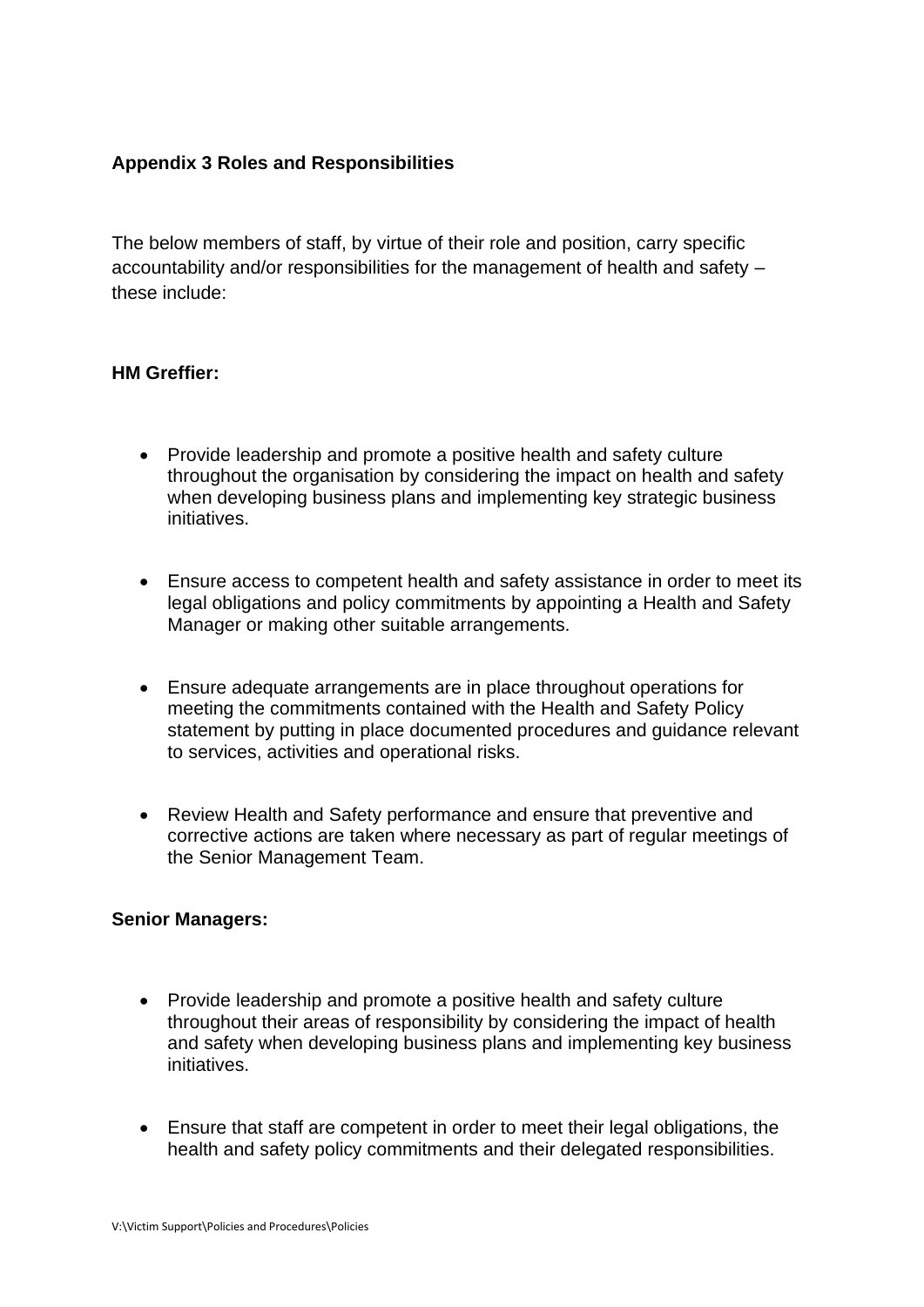- Ensure that those delegated to create and review risk assessments are doing so
- Ensure that all those members of staff that are affected by individual risk assessments are made aware of the content of them and acknowledge their responsibility to adhere to the controls reflected in them
- Ensure that accidents, near miss incidents and cases of work related ill health are reported and investigated to determine the root causes and to identify and implement the action required to minimise the likelihood of recurrence.

Departmental Managers

- Ensure their staff are competent in order to meet legal obligations and where there are any concerns ensure they are addressed.
- Support the requirements laid down in this document
- Develop and maintain health and safety procedures and guidance relevant to the activities and operational risks of the area of responsibility.
- Consult with staff on matters that could affect their safety or health
- Report accidents, near miss incidents and work related ill-health
- Provide assistance and advice on the creation of risk assessment and safe systems of work
- Identify and evaluate all significant health and safety hazards and ensure they are appropriately controlled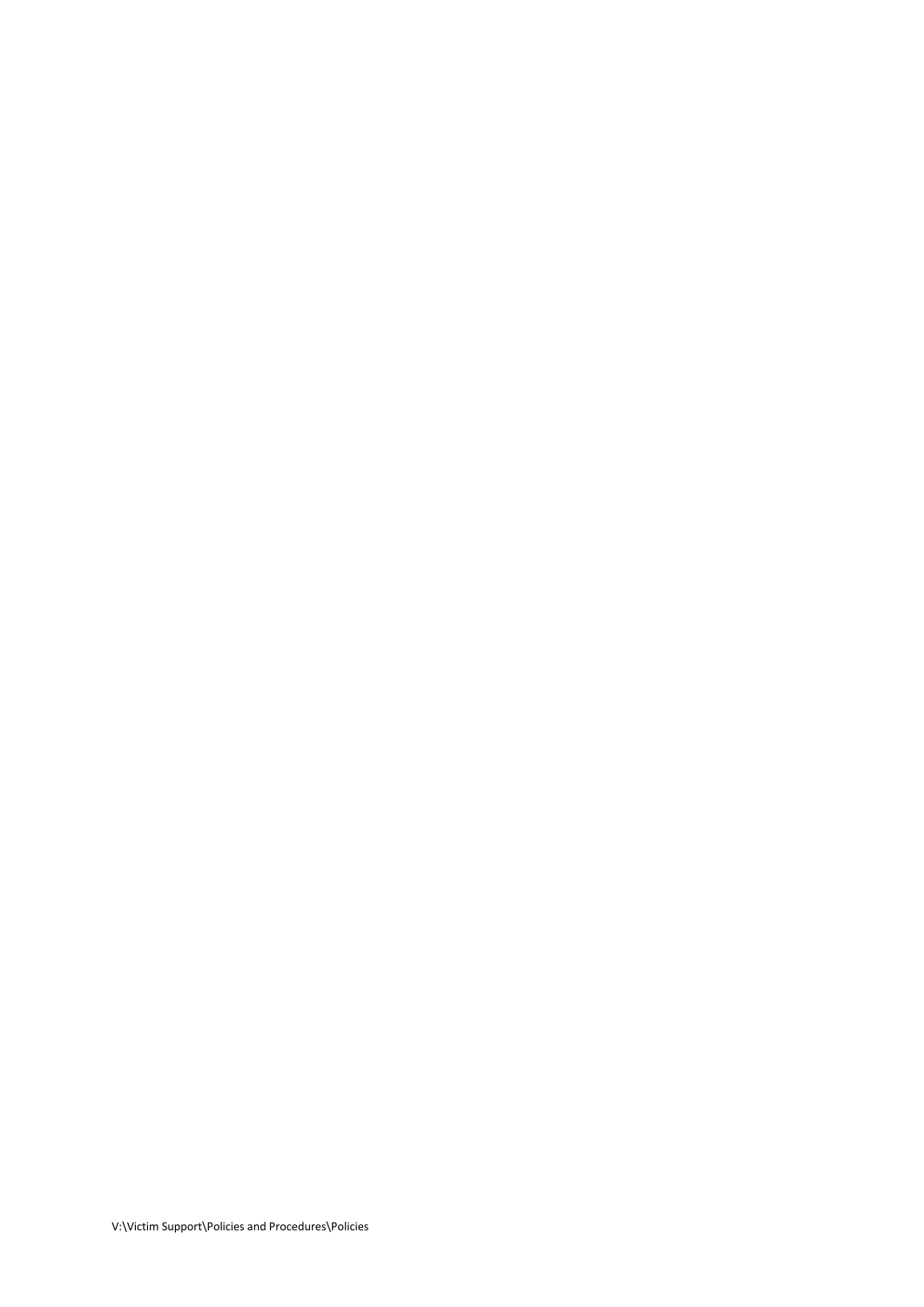

The Guernsey Charity for the support of Victims and Witnesses

# **WHISTLEBLOWING POLICY**

| Ratified by Board on | 15.12.21             |
|----------------------|----------------------|
| Name of Chairperson  | <b>Peter Harwood</b> |
| Next review date     | 15.12.24             |

The Bailiwick of Guernsey Victim Support and Witness Service LBG (VS&WS) is committed to operating with honesty and integrity and all staff, Board/Committee members and volunteers are expected to maintain high standards, in accordance with our policies and procedures. We promote a culture of transparency, honesty and accountability. However, all organisations face the risk of things going wrong.

## **Purpose**

The purpose of this policy is:

- to encourage all staff, Board/Committee members, volunteers and clients to report suspected malpractice, impropriety or wrongdoing as soon as possible and in the knowledge that their confidentiality will be respected and that their concerns will be taken seriously and investigated
- to provide all parties with guidance as to how to raise any concerns
- to reassure all parties that they should be able to raise concerns without fear of reprisal

## **Definition**

Whistleblowing is the disclosure of information which relates to suspected wrongdoing generally a breach of a legal, statutory or regulatory requirement or unethical, immoral behaviour.

## **Protection and support for whistle blowers**

It is understandable that whistle blowers may feel worried about possible repercussions. We aim to encourage openness and will support staff members and volunteers that raise genuine concerns under this policy, even if they turn out to be mistaken.

## **Raising a whistleblowing concern**

All whistleblowing disclosures will be treated as confidential and should be reported in the first instance to the Manager of VS&WS.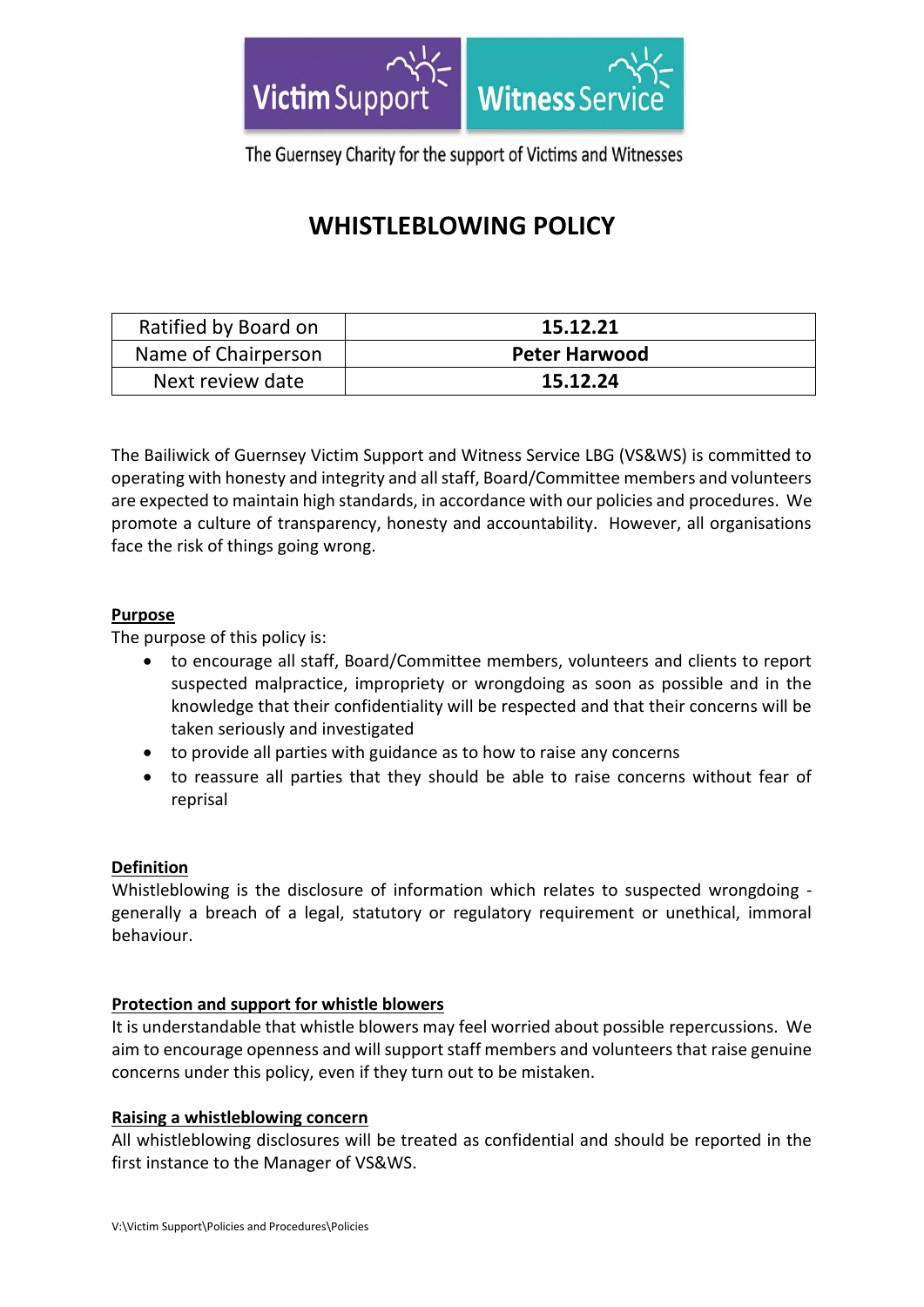If reporting your concern to the Manager is, for any reason, not appropriate, the alternative point of contact is the Deputy Manager of VS&WS.

All information must be treated as confidential by all parties and treated in a sensitive manner. All disclosures will be investigated by a member of the VS&WS Management Committee. In accordance with our Data Protection Policy we will provide the whistle blower with an update where possible. A thorough and accurate record of the investigation will be securely stored electronically by the investigating officer. If there is evidence of criminal activity, then the investigating officer should inform the police.

## **Confidentiality**

We aim to foster an environment where any party can voice concerns openly. However, if you wish to raise your concern confidentially, we will make every effort to ensure that your identity is not disclosed. If it becomes necessary for those investigating your concern to be informed of your identity, we will discuss this with you beforehand.

## **Anonymous Allegations**

Individuals are encouraged to put their name to any disclosures they make. Concerns expressed anonymously are less credible and will only be accepted at the discretion of the Manager or Deputy Manager. When exercising this discretion, the factors to be taken into account will include:-

- The seriousness of the issues raised
- The credibility of the concern
- The likelihood of confirming the allegation

## **External disclosures**

The aim of this policy is to provide an internal mechanism for reporting, investigating and remedying any wrongdoing in the workplace. In most cases you should not find it necessary to alert anyone externally. However, in some circumstances it may be appropriate for you to report your concerns to an external body/regulator such as:-

- The Association of Guernsey Charities
- Guernsey Community Foundation
- The States of Guernsey

## **Timescales**

Due to the varied nature of complaints, which may involve internal or external investigators and/or the police, it is not possible to provide precise timescales. The investigating officer should ensure that investigations are undertaken as quickly as possible without affecting the quality and depth of those investigations.